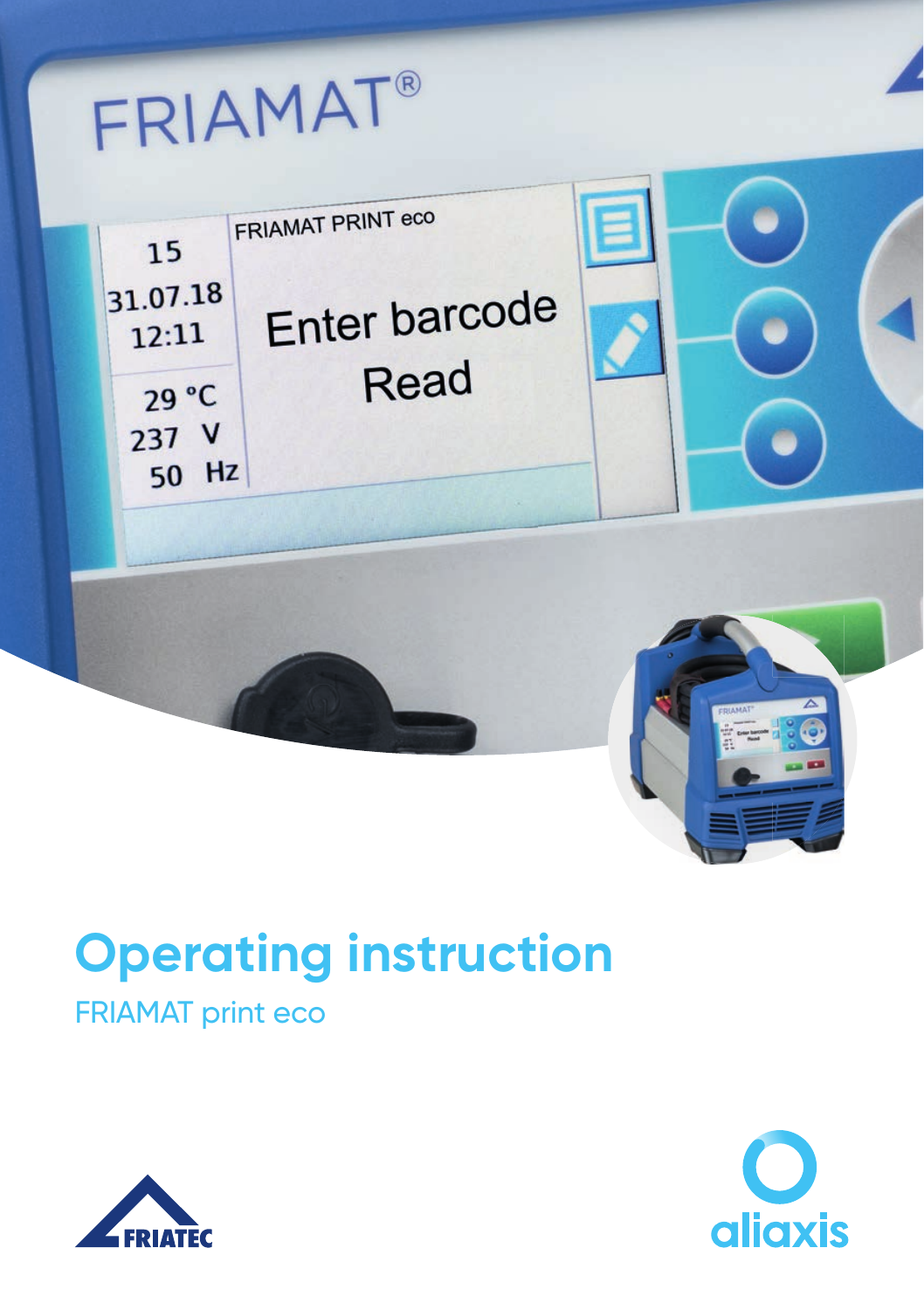| <b>Contents</b> |                          |                                              | Page           |
|-----------------|--------------------------|----------------------------------------------|----------------|
| 1.              |                          | <b>Preliminary remarks</b>                   |                |
|                 | 1.1                      | Safety instructions and hints                | 4              |
|                 | 1.2                      | Intended use                                 | $\overline{4}$ |
| 2.              | <b>Safety</b>            |                                              | 5              |
|                 | 2.1                      | Functional reliability                       | 5              |
|                 | 2.2                      | The operator's obligations                   | 5              |
|                 | 2.3                      | Sources of danger                            | 6              |
|                 | 2.4                      | Mains operation                              | 6              |
|                 | 2.5                      | Generator operation                          | $\overline{7}$ |
|                 | 2.6                      | Extension cable                              | 8              |
|                 | 2.7                      | Opening the device                           | 8              |
|                 | 2.8                      | Safety measures at the installation site     | 8              |
|                 | 2.9                      | Emergency                                    | 8              |
| З.              | <b>Basic information</b> |                                              | 9              |
|                 | 3.1                      | Layout/parts                                 | 9              |
|                 | 3.2                      | Function keys explained                      | 10             |
|                 | 3.3                      | Display                                      | 11             |
|                 | 3.4                      | Function key symbols explained               | 12             |
|                 | 3.5                      | Function status symbols explained            | 12             |
|                 | 3.6                      | Type plate                                   | 12             |
|                 | 3.7                      | Reader wand                                  | 13             |
|                 | 3.8                      | Scanner                                      | 13             |
|                 | 3.9                      | Protective cap for data interface            | 13             |
|                 | 3.10                     | Temperature probe                            | 14             |
|                 | 3.11                     | Fan functionality                            | 14             |
|                 | 3.12                     | FRIAMAT preCHECK function                    | 14             |
|                 | 3.13                     | Signalling devices                           | 15             |
|                 | 3.14                     | <b>Technical details</b>                     | 16             |
|                 | 3.15                     | Automatic activation of maintenance interval | 17             |
|                 | 3.16                     | Transport/storage/dispatch                   | 17             |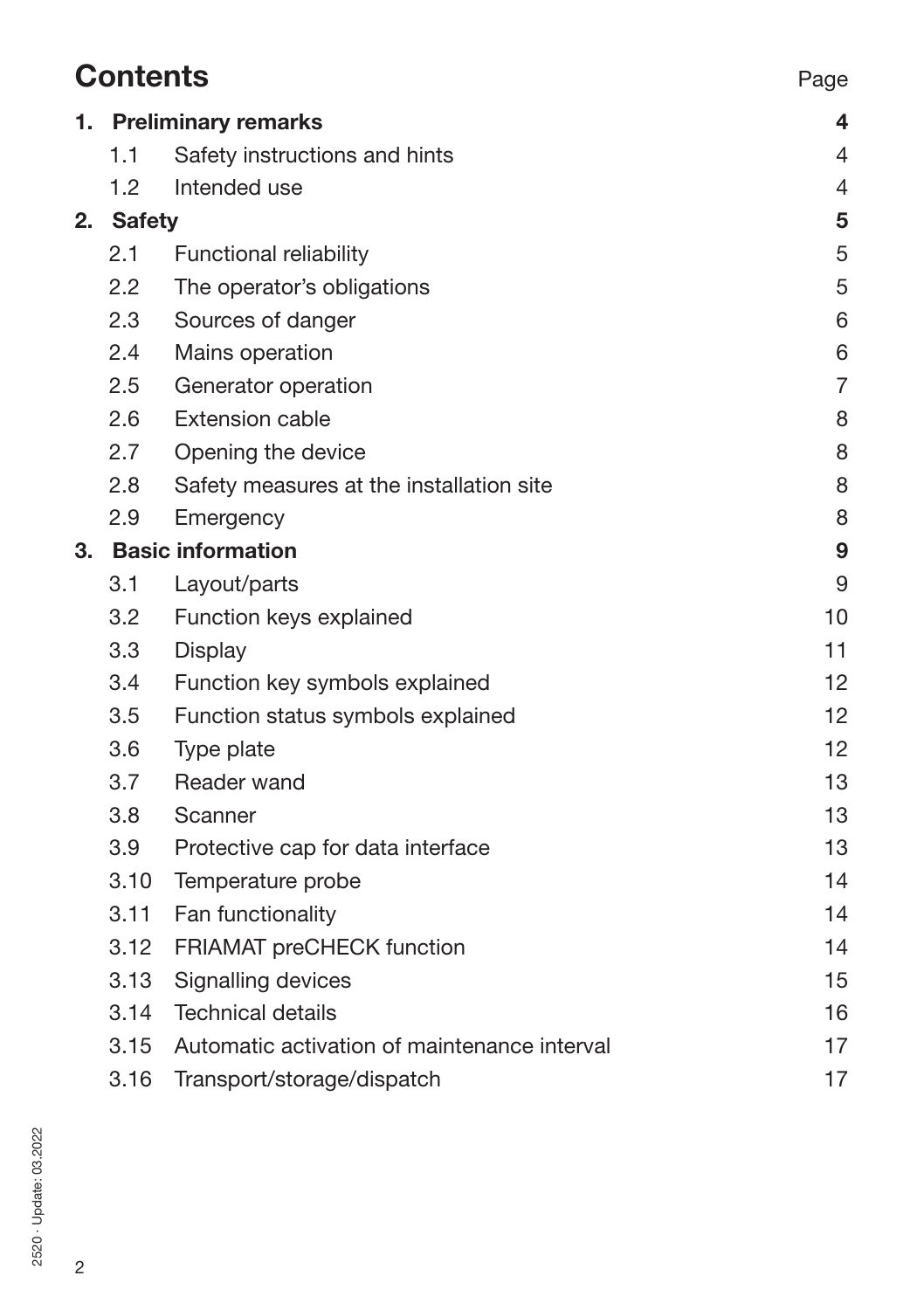|    | <b>Contents</b>                      |                                         |    |
|----|--------------------------------------|-----------------------------------------|----|
| 4. | <b>First use</b>                     | 17                                      |    |
|    | 4.1                                  | Activating and registering the device   | 17 |
|    | 5. "Fusion" sequence                 |                                         | 19 |
|    | 5.1                                  | Siting, connection, and startup         | 19 |
|    | 5.2                                  | Reading in the barcode                  | 20 |
|    | 5.3                                  | Starting the fusion procedure           | 21 |
|    |                                      | 6. FRIAMAT print eco                    |    |
|    | 6.1                                  | "Basic settings" menu                   | 22 |
|    | 6.2                                  | Install software update                 | 22 |
|    | 6.3                                  | <b>Factory settings</b>                 | 23 |
|    | 6.4                                  | Info                                    | 23 |
|    |                                      | 6.5 Emergency Input                     | 24 |
|    | 6.6                                  | Data                                    | 24 |
|    |                                      | 6.6.1<br>"Transfer" submenu             | 25 |
|    |                                      | 6.6.2 "Delete" submenu                  | 25 |
|    | 7. Warranty / maintenance / disposal |                                         | 26 |
|    | 7.1                                  | Warranty                                | 26 |
|    |                                      | 7.2 Yearly maintenance and care         | 26 |
|    | 7.3                                  | Disposal                                | 27 |
|    |                                      | 8. Error messages / warnings / info     | 28 |
| 9. | Annex                                |                                         | 31 |
|    | 9.1                                  | Authorised service stations             | 31 |
|    | 9.2                                  | Updates to these operating instructions | 31 |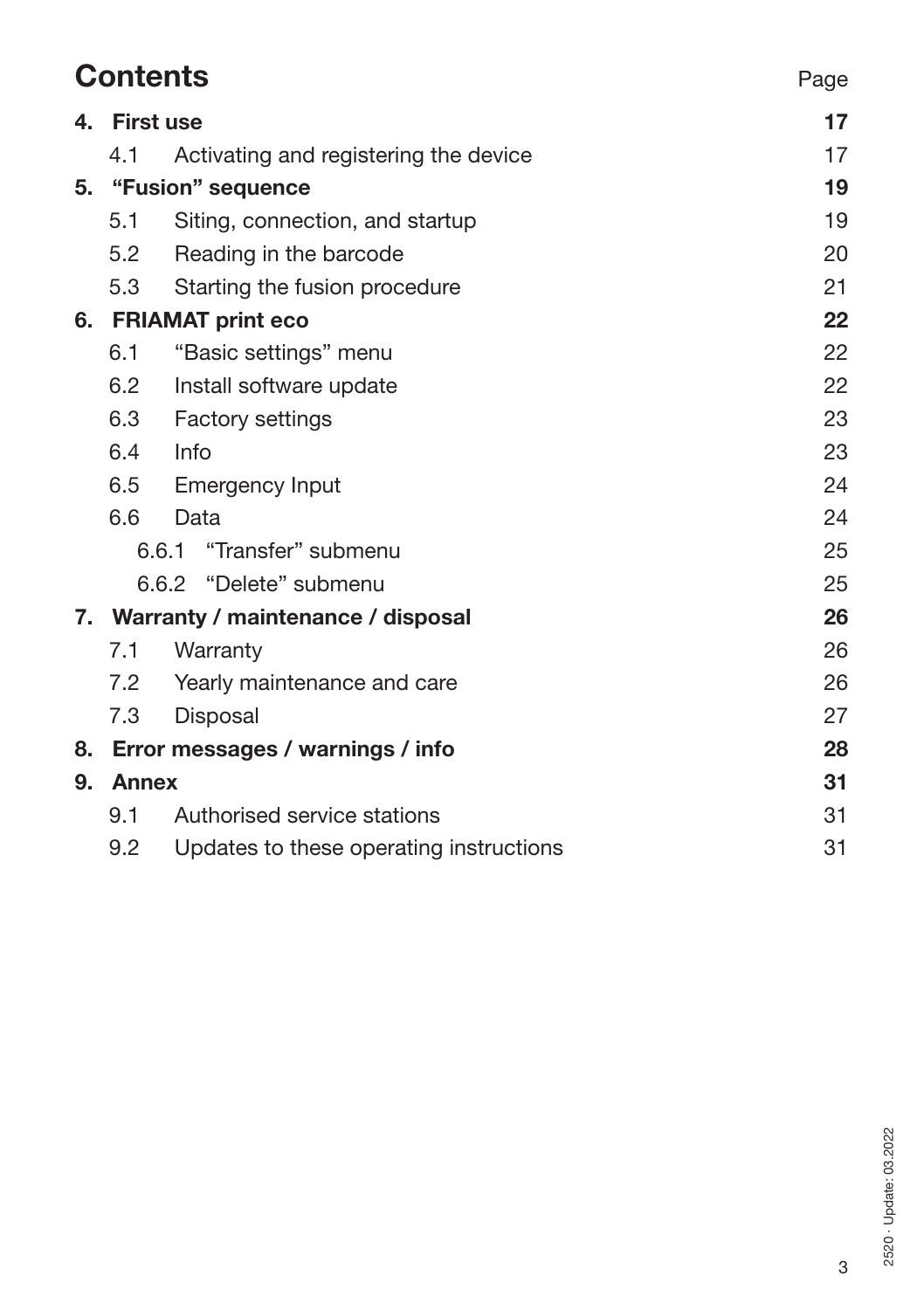# **1. Preliminary remarks**

### **1.1 Safety instructions and hints**

In these operating instructions, the following symbols with warnings are used:

| <b>Symbol</b>      | <b>Meaning</b>                                                                                 |
|--------------------|------------------------------------------------------------------------------------------------|
| <b>WARNING!</b>    | Danger to persons.<br>Failing to observe this can cause death or serious injury.               |
| <b>CAUTION</b>     | Danger to persons.<br>Failing to observe this can cause low to medium severity<br>injuries.    |
| <b>NOTICE</b>      | Danger to objects.<br>Failure to comply can result in objects damage.                          |
| <b>INFORMATION</b> | Application tips and other useful information.<br>Failing to observe this cannot cause injury. |

### **1.2 Intended use**

FRIAMAT fusion units are designed to apply a maximum fusion voltage of 48 V on the following:

- FRIALEN® safety fittings with HDPE pressure pipes (SDR 17-7),
- FRIALEN® XL large pipe installations with HDPE pressure pipes (SDR 17-7), and
- FRIAFIT® sewage fittings with HDPE sewage pipes (SDR 17-33).

FRIAMAT fusion units can also be used on fittings from other manufacturers when these components bear a 24 digit barcode complying with ISO 13950:2007-03. With the optional 1D/2D scanner, the FRIAMAT is also ready to read and process 2D barcodes according to ISO 12176-5. The power ratings and technical data of both the fittings and the FRIAMAT fusion unit must be observed (see also Section 3.14 "Technical data").

Intended use also includes adherence to:

- all of the instructions in these operating instructions,
- the general and specific processing specifications for electrofusion fittings, and
- the applicable accident prevention regulations, the environmental regulations, the statutory rules, the pertinent safety provisions, and all standards, laws, and directives applying in the country of use.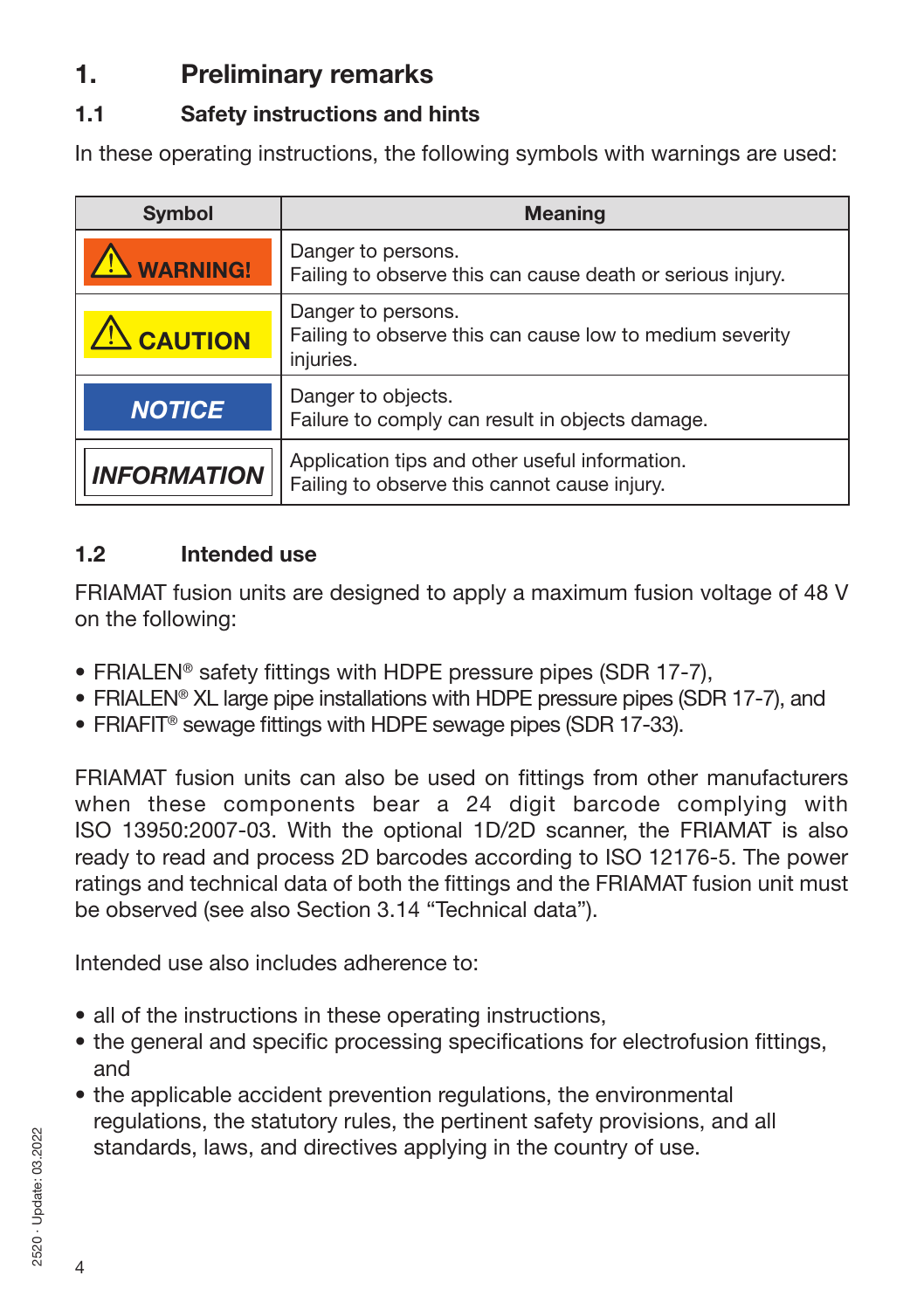# **2. Safety**

### **2.1 Functional reliability**

FRIAMAT fusion units are state of the art, built in accordance with the requirements under ISO 12176-2 and the acknowledged safety standards and fitted with the required safety devices. Prior to delivery, FRIAMAT fusion units are tested for correct and safe functioning. Failure to operate or otherwise use the equipment properly will pose a danger to:

- the health of the operator,
- the FRIAMAT fusion unit or other property of the user, or
- the efficiency of work with the FRIAMAT fusion unit.

Safety considerations forbid the following:

- modifications and changes to the FRIAMAT fusion unit and
- working with FRIAMAT fusion units with broken lead seals. Failing to observe the above makes all warranty claims void.

### **2.2 The operator's obligations**

Only trained personnel may work with the FRIAMAT fusion unit. In the work area, the operator is responsible for all third parties. The owner is obliged:

- to make the operating instructions accessible to the operator and
- to ensure that these instructions have been read and understood.

The operating instructions must be kept at all times at the device's place of use (ideally in the mesh pocket on the transport box). They must be accessible to the operator at all times.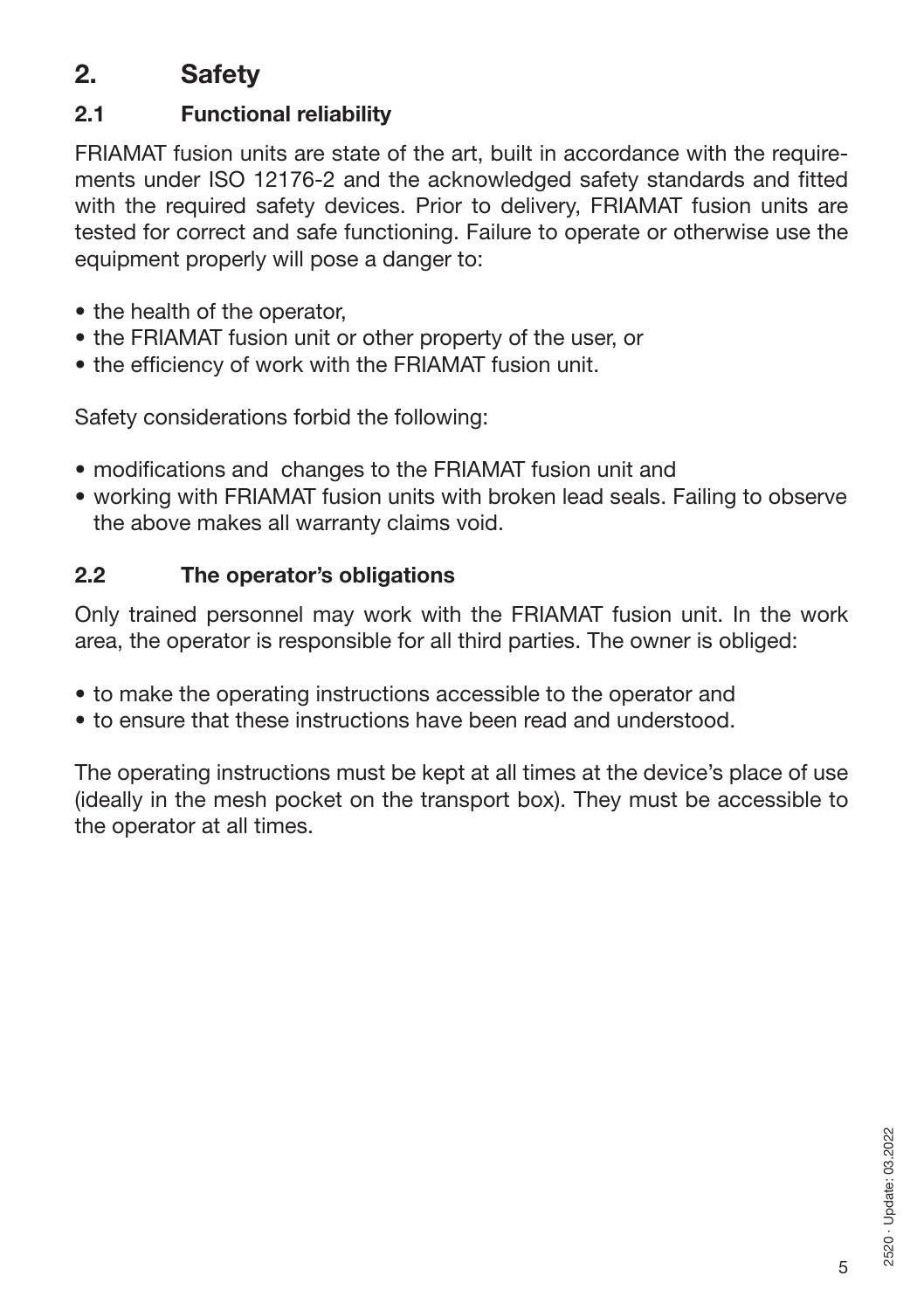# **WARNING!**

#### **Electric shock from live parts! Danger of death!**

- Never leave the FRIAMAT fusion unit unattended.
- Immediately replace damaged housings, connecting lines, and extension cables. Stop using the FRIAMAT fusion unit.
- Before all care and maintenance work, pull out the plug connecting the equipment.
- Maintenance and repair work must be performed by authorised Aliaxis Deutschland service stations only.
- Supply FRIAMAT fusion units only with the operating voltage specified on the ratings plate.
- Fit a residual current protective device (RCD) when this is prescribed.
- Do not remove or otherwise put safety installations out of operation.
- Immediately eliminate identified defects.

# **WARNING!**

**Danger of fire and explosion from highly flammable materials and potentially explosive atmospheres!**

- Keep away from flammable liquids and gases.
- Do not use in potentially explosive atmospheres (e.g. in areas where flammable gases, solvent vapours, or ignitable dusts can accumulate).
- Never leave the FRIAMAT fusion unit unattended.

### **2.4 Mains operation**

Out of doors (building sites), power outlets must be fitted with residual current protective devices (RCDs). The regulations governing RCDs must be observed here.

### *NOTICE*

**Before commencing fusion, check the input voltage. The FRIAMAT fusion unit is designed for an input voltage range of 190-250 V!**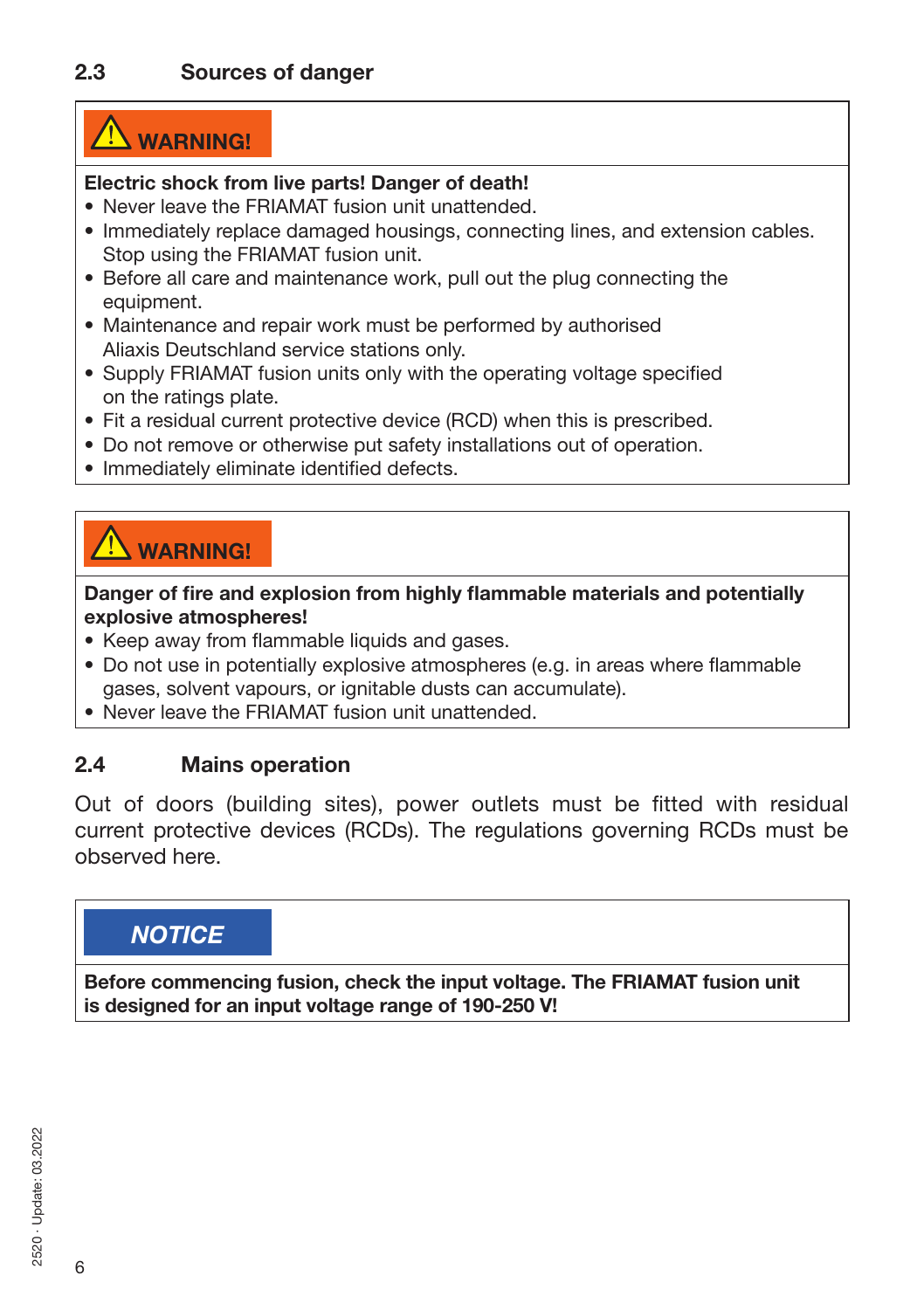### *NOTICE*

**Only those generators must be used that have been designed for industrial use on building sites. The operating instructions for the generator must be observed!**

The use of generators must comply with DVGW work sheet GW308, VDE 0100 Part 728, and the specifications and guidelines applying in the country of use.

### *INFORMATION*

**The rated power output required from the generator depends on the level needed for the largest fusion fitting, the connection conditions, the ambient conditions, the generator type, and its control characteristics. Generators from different series exhibit highly diverse control characteristics. The suitability of a specific generator, therefore, cannot be safeguarded even when it provides the required rated power output according to its technical data sheet.**

**In cases of doubt, e.g. when acquiring new equipment, contact our service hotline +49 (0)621 486-1533!**

Use only those generators that operate with frequencies within 44-66 'Hz.

First start the generator, and let it run for half a minute. If necessary, adjust the no-load voltage, limiting it to the voltage specified in the technical data. The generator (mains) fuse must be at least 16 A (slow blow).

### *NOTICE*

**During fusion, do not operate any other consumer from the same generator!**

On finishing fusion work, first pull out the plug connecting the device to the generator, and then switch off the generator.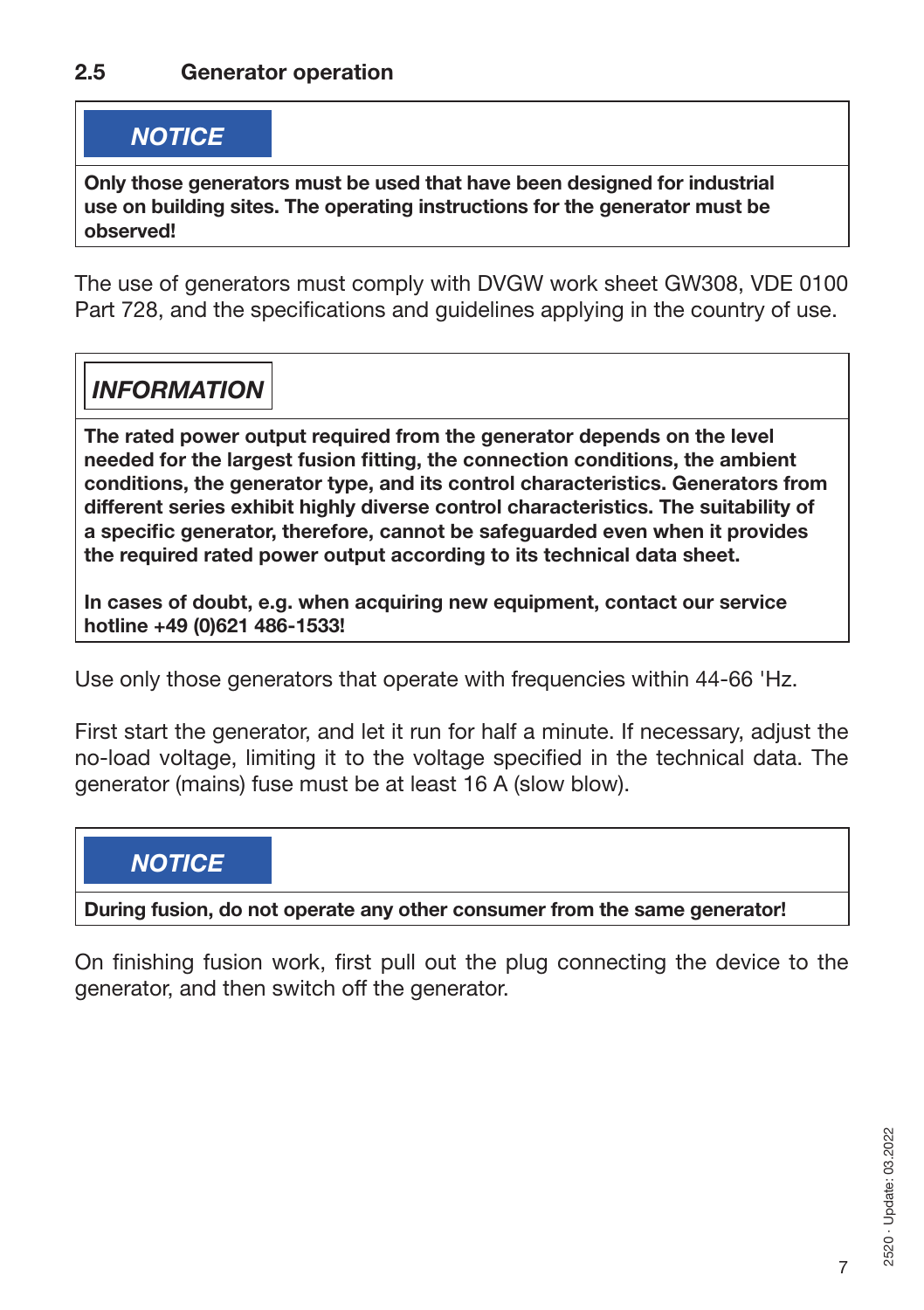### **2.6 Extension cable**

When using an extension cable, make sure it has an adequate conductor cross section:

- 2.5 mm<sup>2</sup> up to 50 m in length or
- 4 mm<sup>2</sup> up to 100 m in length.

### *NOTICE*

#### **Danger of overheating in the extension cable!**

The extension cable may be used only when it has been completely unwound and stretched out.

#### **2.7 Opening the device**

# **WARNING!**

#### **Electric shock from live parts! Danger of death!**

- Never open the FRIAMAT fusion unit when it is supplied with operating voltage!
- FRIAMAT fusion units may be opened only by specialised personnel from an authorised Aliaxis Deutschland service station!

#### **2.8 Safety measures at the installation site**

The connecting and fusion cables must be protected against sharp edges. Do not expose the FRIAMAT fusion unit to heavy mechanical loads.

FRIAMAT fusion units are splash proof. They may not, however, be immersed in water.

#### **2.9 Emergency**

In emergencies, immediately set the main switch to OFF, and disconnect the FRIAMAT fusion unit from the voltage supply.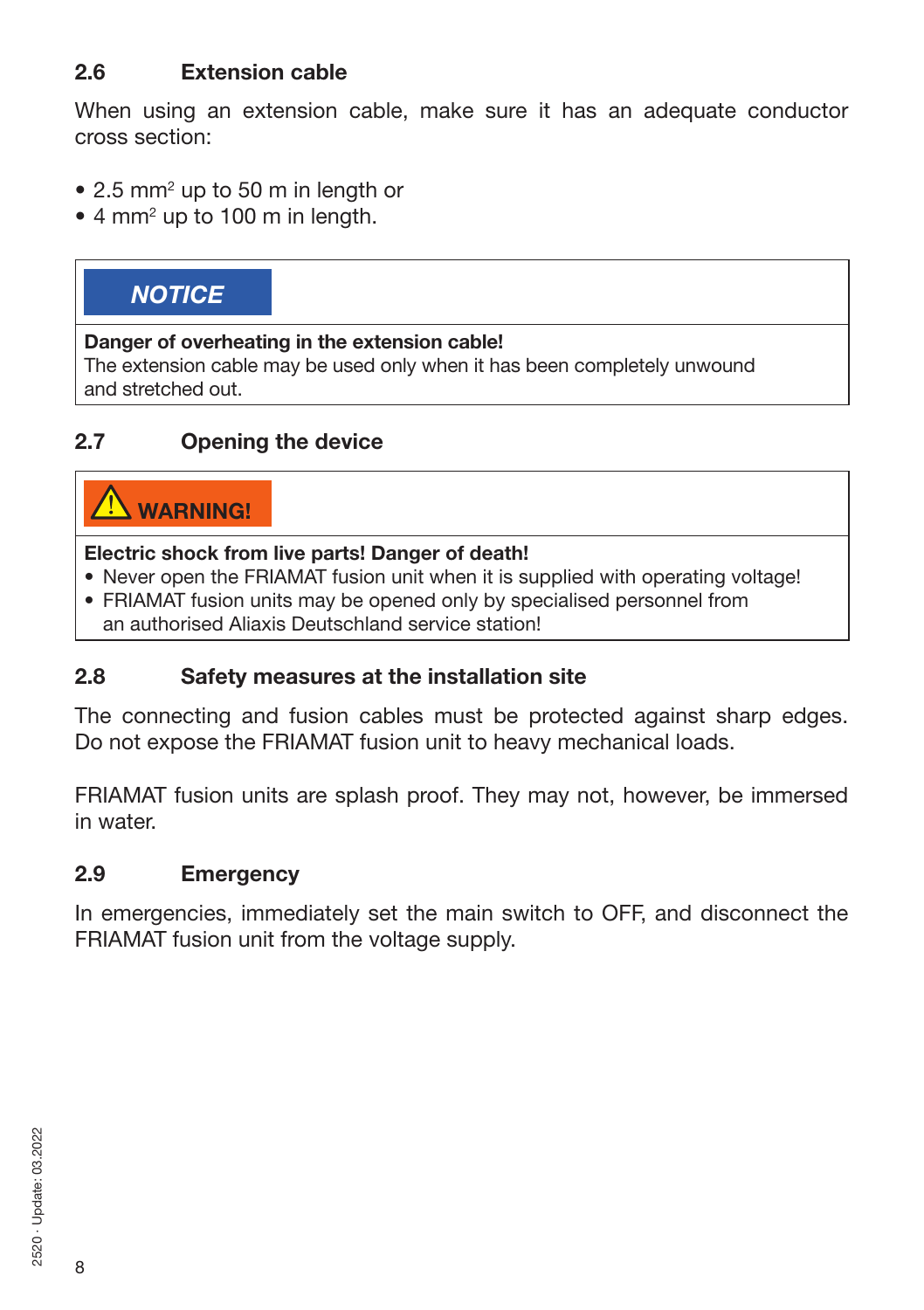### **3. Basic information**

**3.1 Layout/parts**





- 1 Main switch
- 2 Fusion cable with reader wand 5 Ventilation slots (air outlet)<br>or barcode scanner 6 Adapter bag or barcode scanner<br>
Front foil with display<br>
T Power cable
- 3 Front foil with display
- 4 Service interface (USB) with protective cap
- 
- 
- 
- and function keys 8 Ventilation slots (air intake)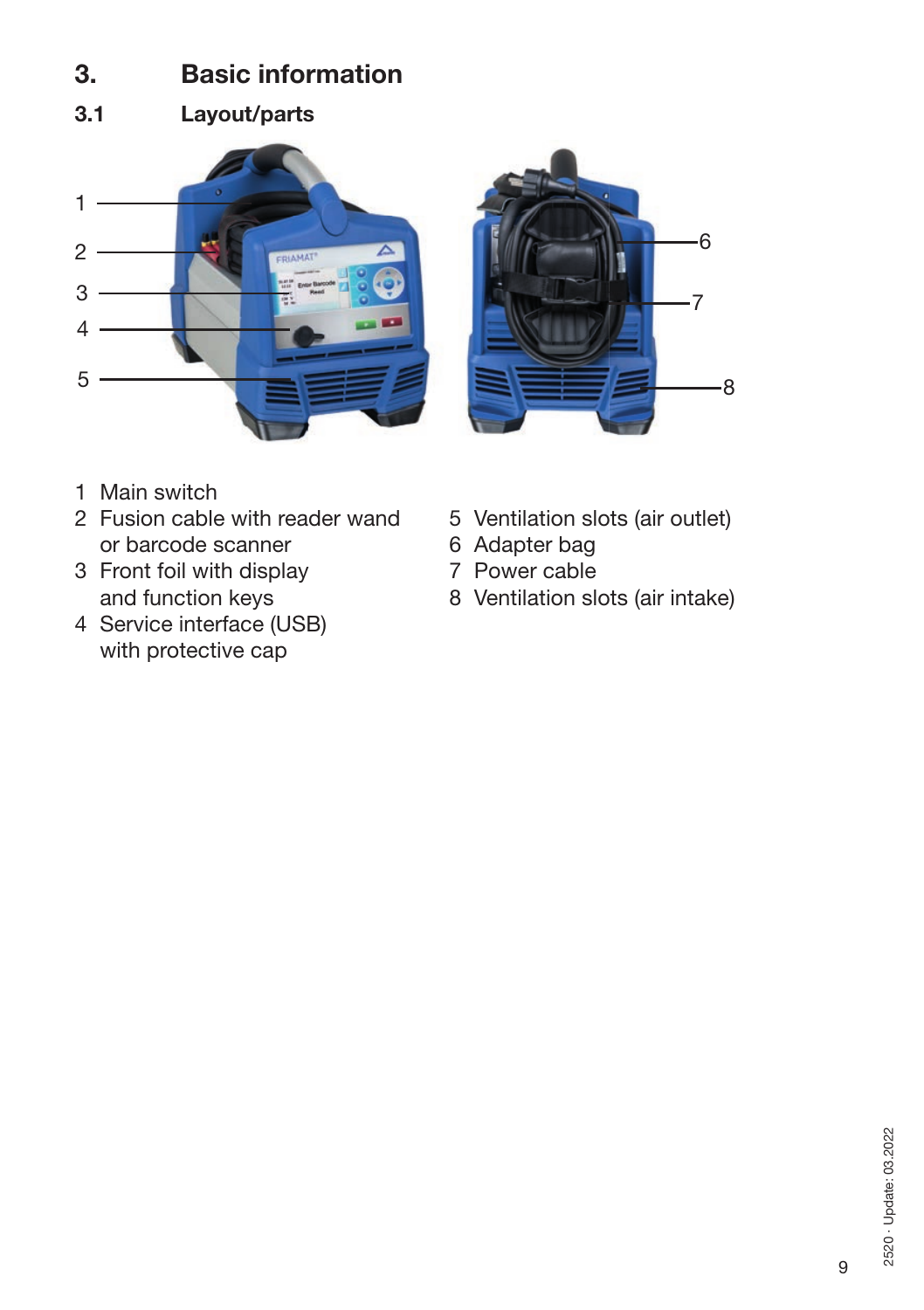

#### **1 Function keys**

The three blue function keys let you access the function key symbols shown on the display.

#### **2 Direction keys**

The direction keys (left/right/up/down) let you move the cursor through the menu structure. The selection is confirmed with OK or one of the function keys.

#### **3 START key**

The START key is used to start a fusion procedure. This key is also used to confirm messages on the display.

#### **4 STOP key**

The STOP key is used to abort a fusion procedure, to close sub- or individual menus, and to cancel an input (without saving).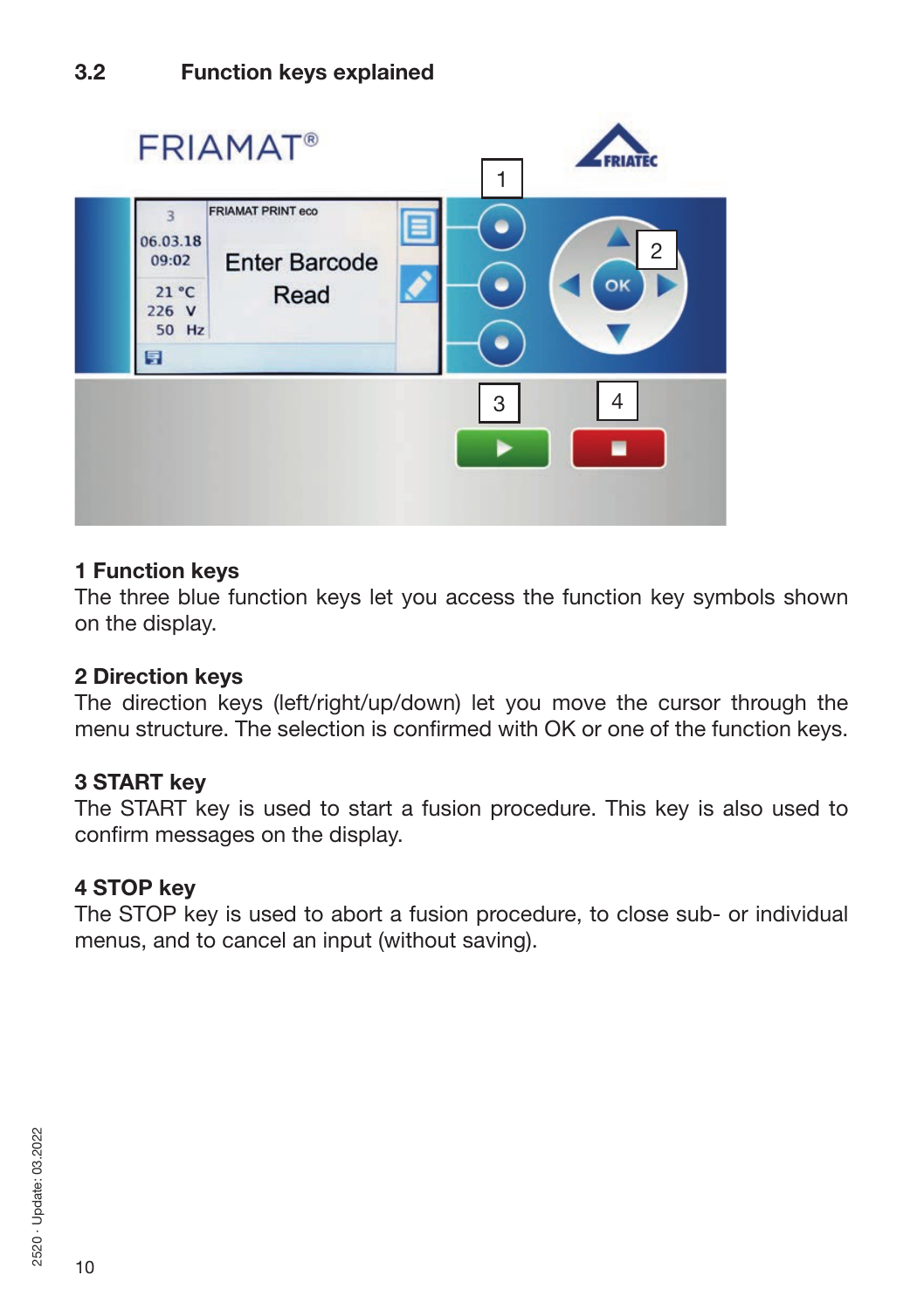

### **1 Function status symbols**

Symbols appear representing the functions that can be activated at this time (e. g. documentation switched on, maintenance reminder). See also Section 3.5. Also shown is the next due maintenance (see also Section 7.2).

#### **2 View ambient details / Current number**

Key ambient details are shown (current number, date, time, ambient temperature, voltage, and frequency). The current number indicates the number of performed and logged fusions.

#### **3 Main window**

The main window presents all inputs and details in each of the menus.

#### **4 Guide key symbols**

This presents the functions that are activated at each of the blue guide keys. The symbols shown vary depending on the menu selected (see also Section 3.4).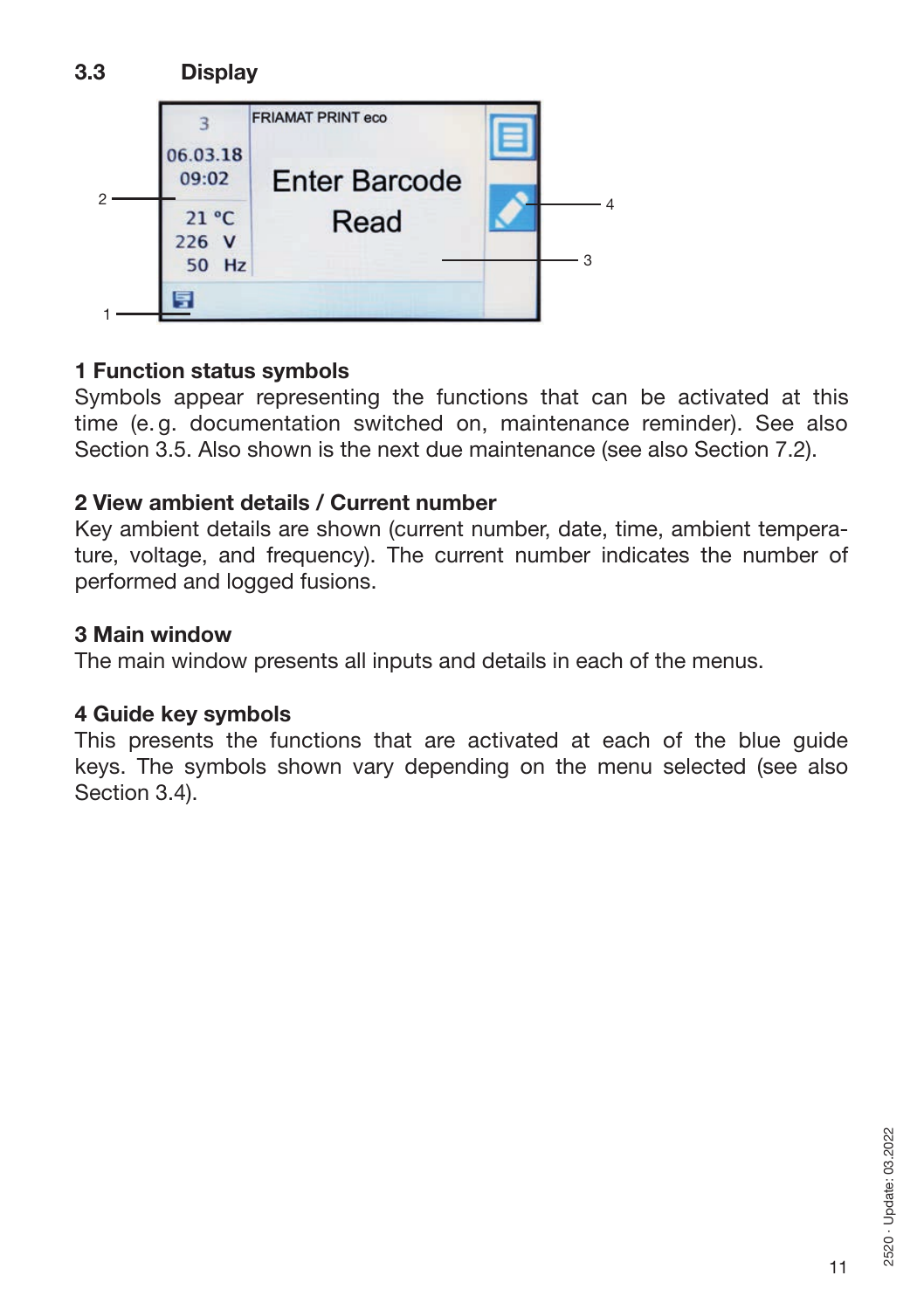### **3.4 Function key symbols explained**

| <b>Symbol</b> | <b>Designation</b>             | <b>Description</b>                                                                                      |
|---------------|--------------------------------|---------------------------------------------------------------------------------------------------------|
|               | Menu key                       | This opens the main menu                                                                                |
|               | Input / emergency input<br>key | This lets you input a barcode manually,<br>e.g. when it cannot be read. This opens<br>a virtual keypad. |
|               | Confirm key                    | Depending on the context:<br>OK, Confirm, Apply, Save, Select<br>(a menu item)                          |
|               | Cancel key                     | This ends an input and closes the dialog<br>without saving                                              |
|               | Back key                       | This takes you one step back in a menu,<br>sequence, or input (without changes)                         |
|               | Next key                       | This takes you to the next step in a<br>sequence or input                                               |
|               | Backspace key                  | This virtual key (emergency inputs) deletes<br>the character to the left of the cursor.                 |

### **3.5 Function status symbols explained**

| <b>Symbol</b> | <b>Description</b>                                                   |
|---------------|----------------------------------------------------------------------|
|               | Maintenance date: This is the next due maintenance<br>shown in days. |

### **3.6 Type plate**

The type plate lists the details specific to the FRIAMAT fusion unit and its unique device number.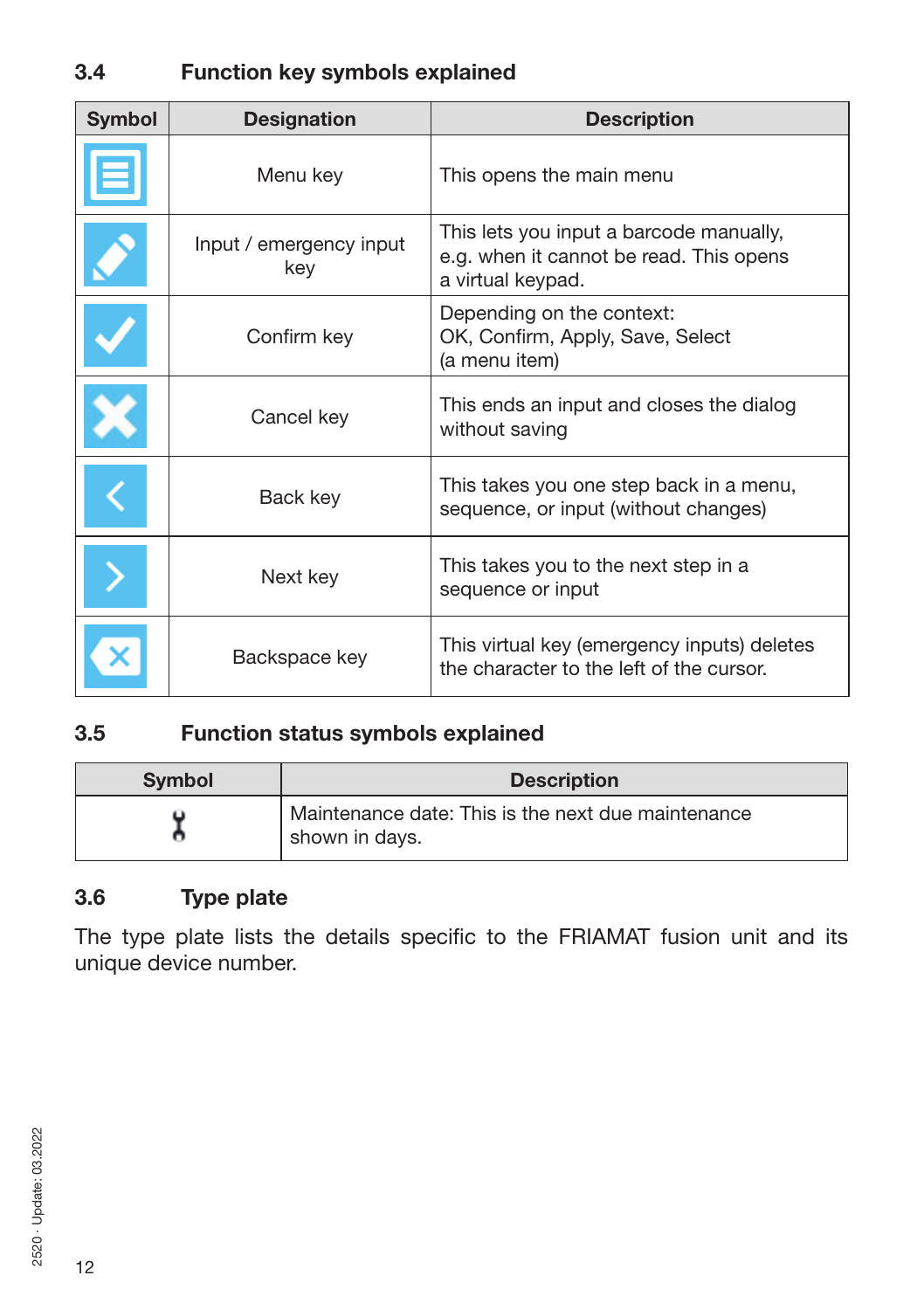### **3.7 Reader wand**

To read in fusion barcodes and traceability barcodes, place the reader wand under a slight angle (like a pencil) in front of the barcode on the fitting. Now move the reader wand quickly over the whole label and a little beyond. Barcodes can be read in from right to left or vice versa. When the barcode has been read in correctly, the device emits an acoustic signal to confirm this. If the barcode cannot be read in the first time, repeat the procedure, this time under a different angle or at a different speed.

### *NOTICE*

**Protect the tip of the reader wand from dirt and damage!** The condition of the reader wand tip has a direct effect on the legibility of barcodes.

### **3.8 Scanner**

The mini scanner reads in 1D fusion and traceability barcodes without physical contact. If fitted with the (optional) 1D/2D scanner, it can also read in 2D barcodes complying with ISO 12176-5. All you need to do is aim at the barcode and press the read button. The barcode is scanned by means of a red light strip that must cross over the whole barcode, whenever possible at the centre. The barcode is not detected properly when the red light strip does not cross the whole barcode.

The optimal read results are obtained when the scanner is positioned at a small distance over the barcode. When the barcode is read in successfully, the device emits an acoustic signal.

### *NOTICE*

**Protect the reading window from dirt and scratches!** The condition of the reading window has a direct effect on the capabilities of the FRIAMAT barcode scanner.

### **3.9 Protective cap for data interface**

The USB port is found directly behind the protective cap. This data interface functions as a service port. The protective cap for the data interface must be screwed on at all times to prevent contaminants and moisture from reaching it.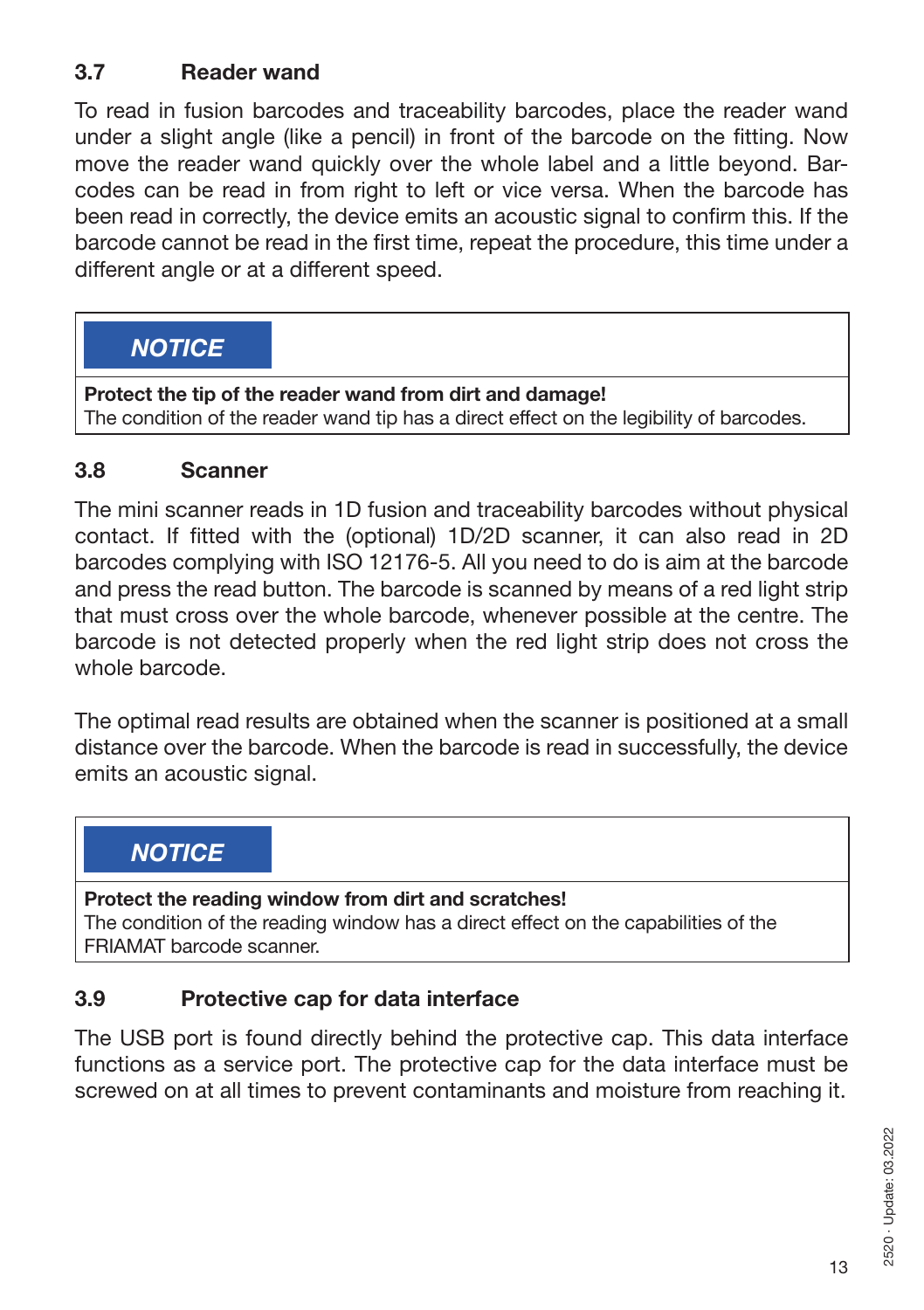### **3.10 Temperature probe**

FRIAMAT fusion units can be used only on electrofusion fittings bearing a barcode. When this is read in, the microprocessor controlled FRIAMAT fusion unit regulates and monitors the supplied energy fully automatically and defines the fusion time as a function of the ambient temperature. This ambient temperature is continuously measured by the temperature probe on the fusion cable.

Make sure that both the temperature probe and the fusion fitting are exposed to the same ambient temperatures. Avoid adverse processing situations, e.g. where the probe is exposed to intense sunlight and the fitting is in the shade. The temperature probe must be protected against damage.

### **3.11 Fan functionality**

How the fans function depends on the temperatures measured at the heat sink inside the FRIAMAT fusion unit. The fans switch ON automatically when the heat sink reaches a certain temperature. And this not only during, but also between fusion sessions, or after reactivation, depending on the load levels. This safeguards reliable operations in continuous duty and during fusion on large dimensions.

### *INFORMATION*

#### **Reduce cooling times!**

In particular during series fusion work or work on fittings requiring high power levels, leave the FRIAMAT fusion unit switched ON after each fusion. The fans can then reduce the heat sink temperature.

### **3.12 FRIAMAT preCHECK function**

#### **Standard procedure:**

Before every fusion process, the FRIAMAT conducts a preCHECK. This involves the device calculating from the fitting parameters, the current device status, and the ambient temperature whether this fusion can be executed to the end. Not until then can the fusion be started, and performance related fusion stops are reliably prevented as a result.

### **Multiphase fusions based on 2D barcodes complying with ISO 12176-5:**

Thanks to the new 2D barcode standard ISO 12176-5, it is now possible for the first time to perform multiple fusions / fusion phases without repeated barcode reads. Performing two to nine fusion phases is termed multiphase fusions. This means that up to nine fusions can be performed immediately in succession on the one fitting / component. When this 2D barcode standard with multiphase fusions is applied, the FRIAMAT preCHECK function is **deactivated**. When the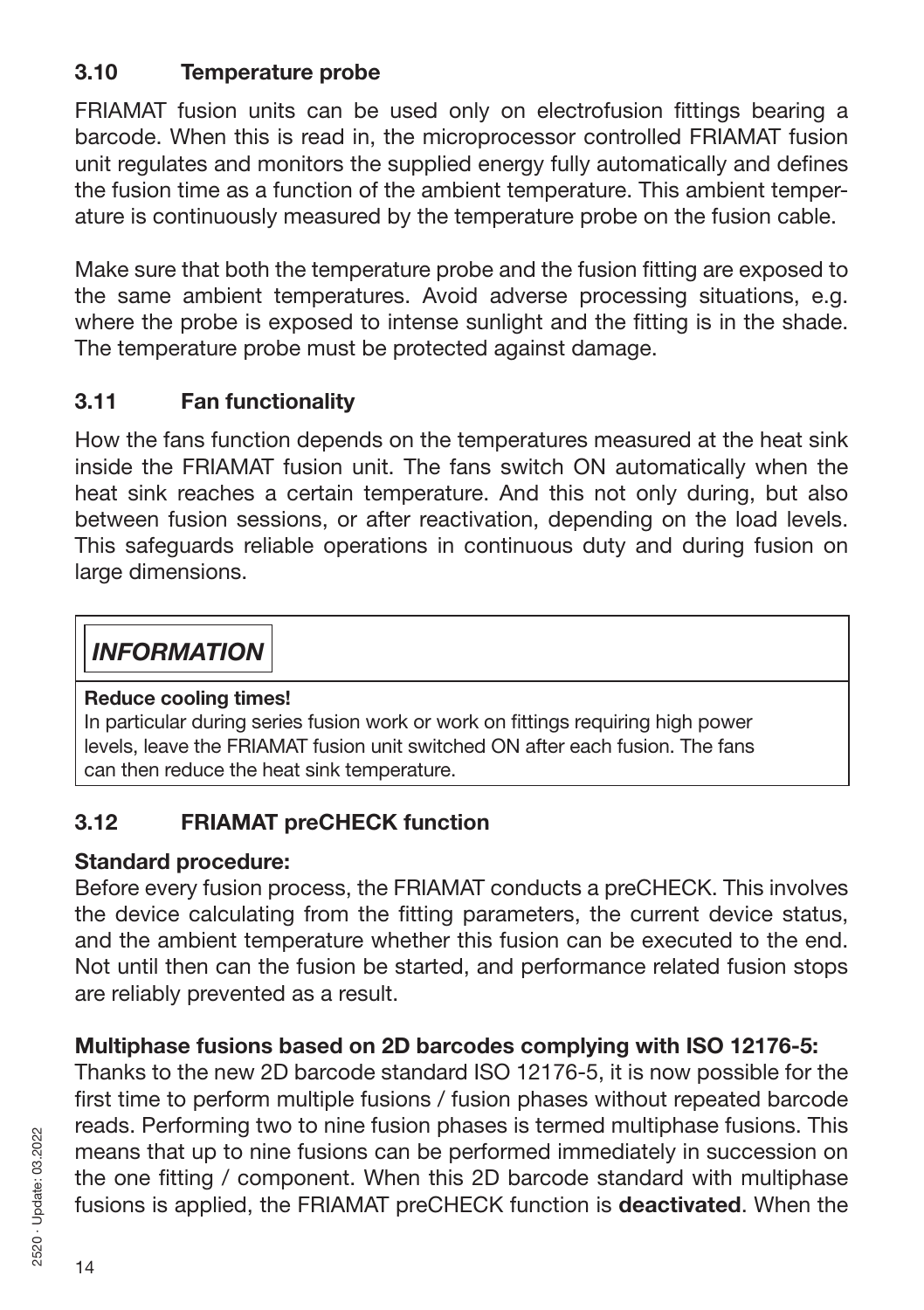2D barcode standard ISO 12176-5 is applied with only one fusion, the FRIAMAT preCHECK function is activated.

# *NOTICE*

**When multiple fusions are performed without the FRIAMAT preCHECK function, very long duty cycles may cause excessive heating on the fusion unit. To prevent heat damage to the unit, the device is designed to stop the fusion process. A fusion process stopped in this manner is then unfinished. Once the fusion join has cooled down fully, fusion must be repeated. Observe here the processing instructions from the fitting manufacturer.**

# *INFORMATION*

**When performing multiphase fusions complying with ISO 12176-5 over long duty cycles, use the device only in a cooled state. This generally helps to avoid any undesirable stops to fusion.**

### **3.13 Signalling devices**

FRIAMAT fusion units confirm certain sequences of operations by emitting an acoustic signal (1, 2, 3, or 5 beeps). These signals mean the following:

- 1 beep means: Read barcode confirmed.
- 2 beeps mean: Fusion procedure ended.
- 3 beeps mean: Supply voltage too low / too high.
- 5 beeps mean: Error! See display!

# *INFORMATION*

#### **Adjust the volume!**

The volume of these signals can be set to "high" or "low" in the "Basic Settings" menu. See also Sections 6.1.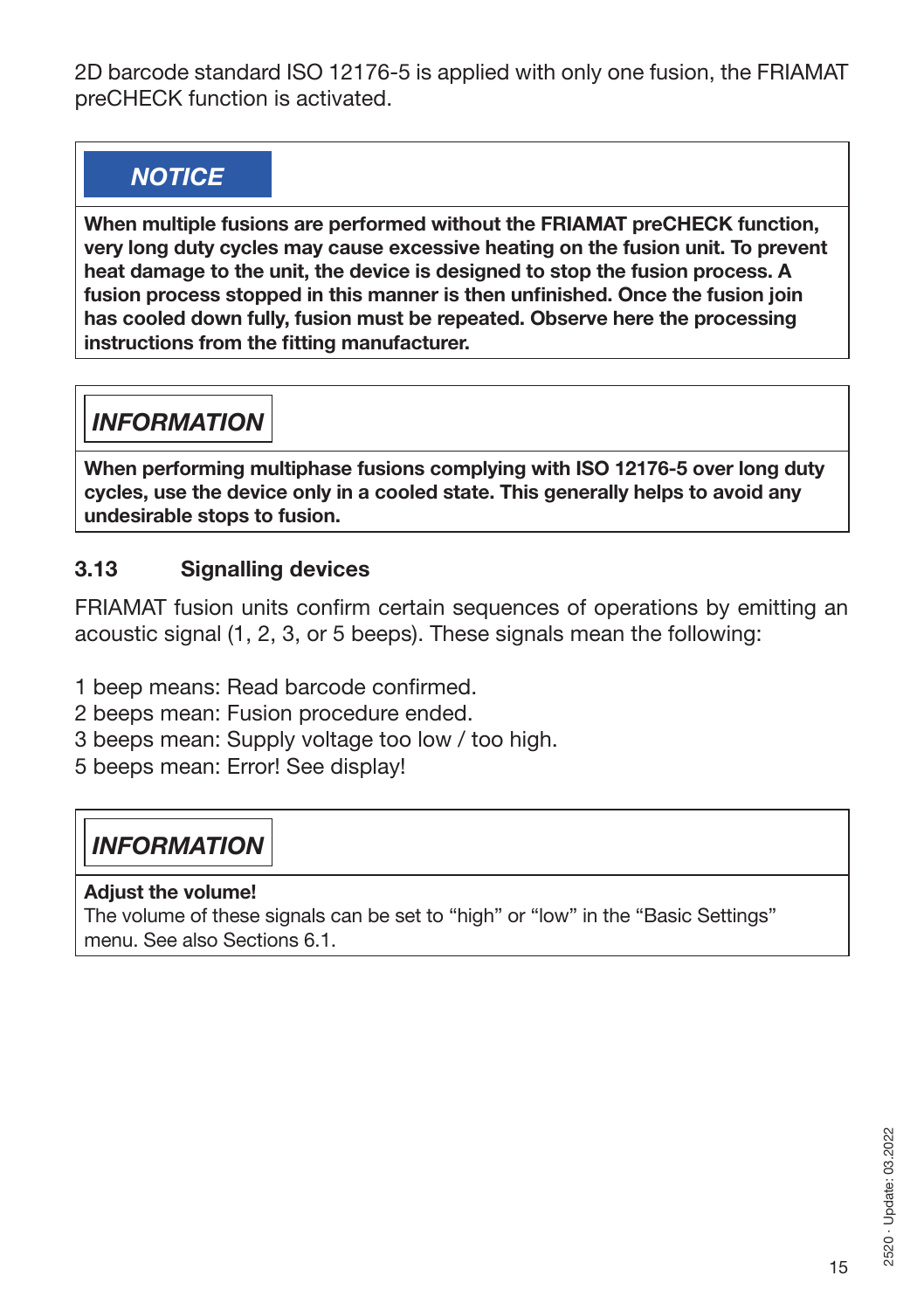| <b>Technical details*</b>                                               | <b>FRIAMAT print eco</b>                                                                                                                                                                                                                            |  |
|-------------------------------------------------------------------------|-----------------------------------------------------------------------------------------------------------------------------------------------------------------------------------------------------------------------------------------------------|--|
| Input voltage range                                                     | AC 190 V - 250 V                                                                                                                                                                                                                                    |  |
| Frequency range                                                         | 44 Hz66 Hz                                                                                                                                                                                                                                          |  |
| Input current                                                           | AC 16 A max.                                                                                                                                                                                                                                        |  |
| Output                                                                  | 3,5 kW                                                                                                                                                                                                                                              |  |
| Generator rated output<br>for fittings<br>d 20 - d 160<br>d 180 - d 900 | $~\sim$ AC 2,4 kW<br>$~\sim$ AC 5,0 kW                                                                                                                                                                                                              |  |
| Unit fuse                                                               | 16 A slow blow                                                                                                                                                                                                                                      |  |
| Housing                                                                 | international protection IP 54 DIN EN 60529<br>protection class I DIN EN 60335-1                                                                                                                                                                    |  |
| Connecting cable                                                        | 5 m with contoured plug                                                                                                                                                                                                                             |  |
| <b>Fusion cable</b>                                                     | 4 m with fittings plug, ø 4 mm                                                                                                                                                                                                                      |  |
| Barcode type                                                            | code 2/5 interleaved according to<br>ANSI HM 10.8 M-1983 and ISO CD 13950/08.94<br>2D-code (QR; Aztec; Data Matrix)<br>according to ISO 12176-5                                                                                                     |  |
| Operating temperature<br>range**                                        | $-20^{\circ}$ C $+50^{\circ}$ C**                                                                                                                                                                                                                   |  |
| Fusion current monitoring                                               | short circuit 110 A<br>short circuit 1.70 x IN<br>interrupt 0.25 x IN                                                                                                                                                                               |  |
| Fusion voltage                                                          | max. DC 48V                                                                                                                                                                                                                                         |  |
| Interface                                                               | <b>USB</b>                                                                                                                                                                                                                                          |  |
| Log format                                                              | <b>PDF</b>                                                                                                                                                                                                                                          |  |
| Log memory                                                              | 1,000                                                                                                                                                                                                                                               |  |
| Languages                                                               | Bulgarian, Chinese, Croatian, Czech, Danish, Dutch,<br>English, Estonian, Finnish, French, German, Hebrew,<br>Hungarian, Italian, Latvian, Lithuanian, Polish,<br>Portuguese, Romanian, Russian, Slovakian,<br>Slovenian, Spanish, Swedish, Turkish |  |
| Dimensions W x D x H                                                    | 260 x 500 x 340 mm                                                                                                                                                                                                                                  |  |
| Weight                                                                  | approx. 18 kg                                                                                                                                                                                                                                       |  |
| Accessories                                                             | operating instructions, transport box                                                                                                                                                                                                               |  |
| Overvoltage classification                                              | Category II                                                                                                                                                                                                                                         |  |
| Certificate/quality                                                     | CE, ISO 9001, WEEE Reg. No. DE 49130851,<br>RoHS, REACH                                                                                                                                                                                             |  |

\*: Specifications subject to change.

\*\*: Fusion work on fittings from other manufacturers must comply with their respective working temperature ranges!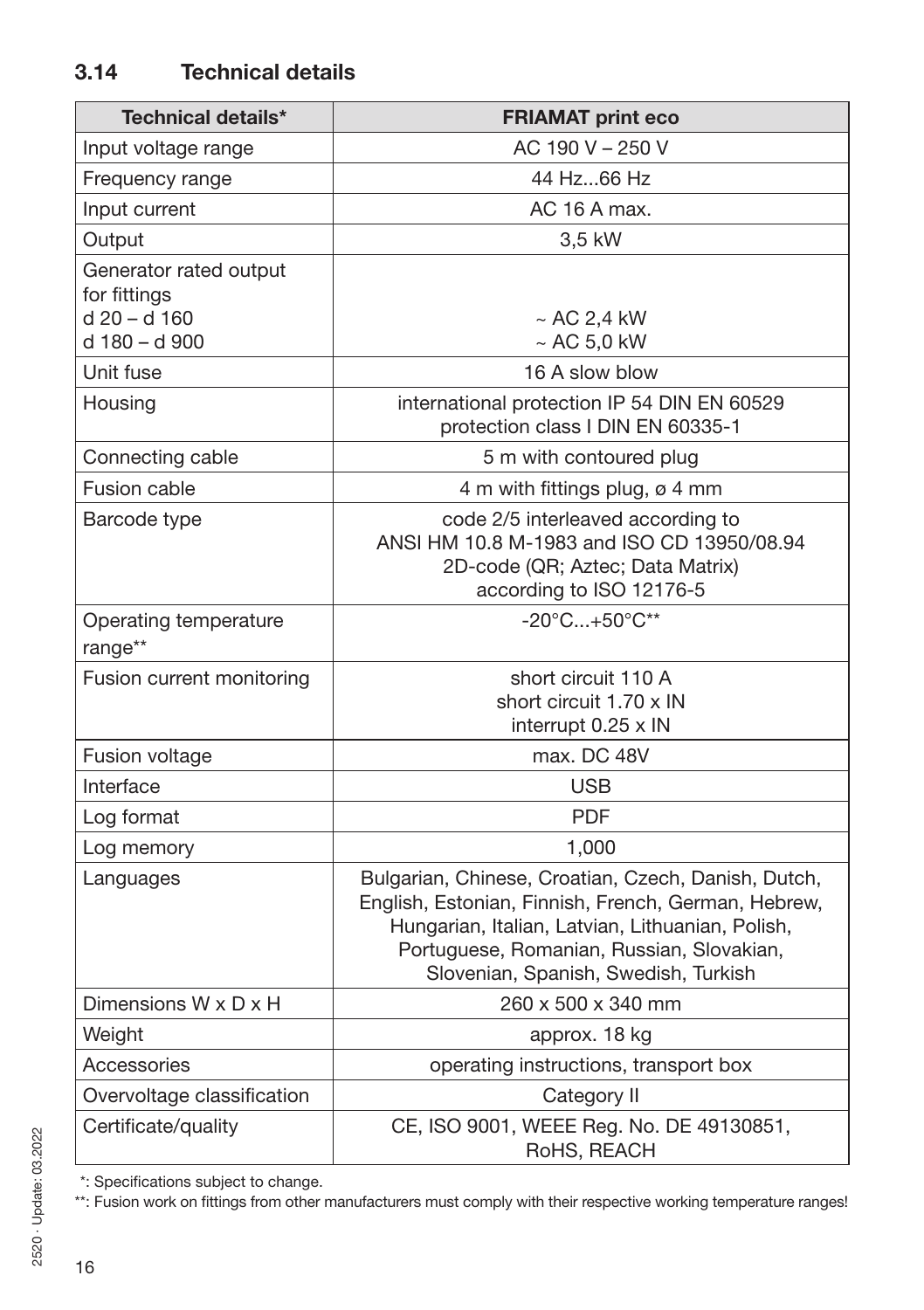### **3.15 Automatic activation of maintenance interval**

The maintenance interval stored in the FRIAMAT fusion unit (default: 12 months, see also Section 7.2) is not activated automatically until after the first fusion.

### *INFORMATION*

**The leading maintenance date is always shown on the display and may differ from the details on the service label attached to the FRIAMAT fusion unit!**

### **3.16 Transport/storage/dispatch**

The FRIAMAT fusion unit is delivered in a transport box. This transport box keeps it dry and protected against moisture. The box should always be used to transport the device. The temperature range for storage is  $-20$  °C to  $+70$  °C.

### **4. First use**

When the FRIAMAT fusion unit is used for the first time, the user will be prompted once only to set the display language, the log language, and the country of use. These settings can be edited at any time at their respective function keys in the menu "Basic Settings" (see Section 6.1).

### **4.1 Activating and registering the device**

Before the user can activate and operate the FRIAMAT fusion unit, he must first complete the activation dialogue now opening. Here the user must use a smartphone's camera to capture the QR code appearing on the FRIAMAT fusion unit's display. Then he must tap the URL now appearing, and start entering the activation data on the smartphone. An external app for capturing the QR code is now no longer necessary on Android 9.0 and Apple iOS 11 systems or later.



*INFORMATION*

**Instead of scanning the QR code, the user may as an alternative enter the URL https://aliaxis.de/sw-update in the smartphone.**

This URL opens on the user's smartphone the registration dialogue where he must enter the ID no. of the device he wants to activate, his company, and an email address of the device's owner. We recommend entering an email address that is not subject to regular revision nor contains any personnel related data. Once the user has confirmed the entered data, a four digit activation PIN is sent to the entered email address. This four digit activation PIN must then be entered in the activation dialogue on the FRIAMAT fusion unit's display.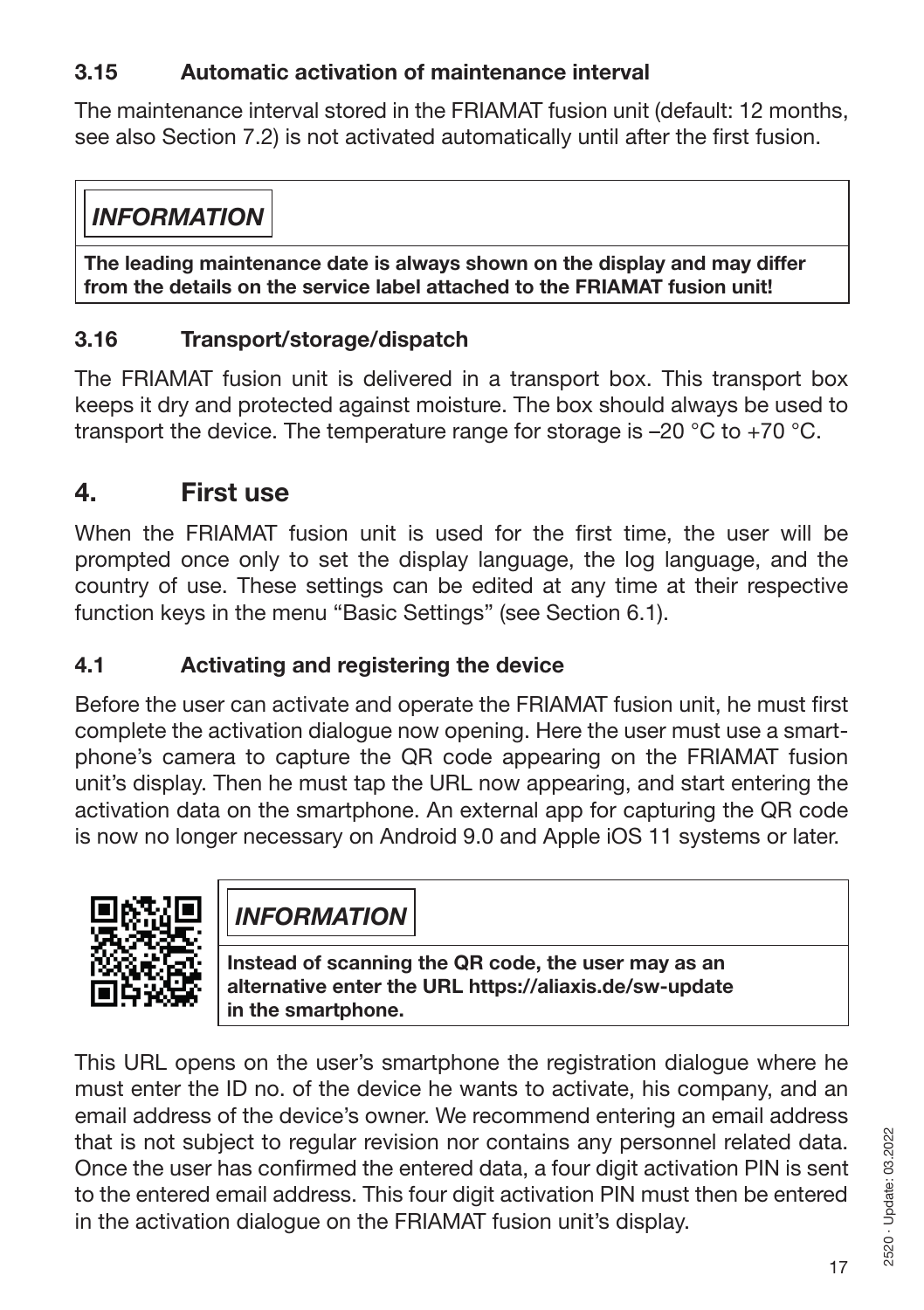### *INFORMATION*

#### **If using entered personal data:**

Any personal email address entered in the FRIAMAT fusion unit's activation dialogue will be stored and used by Aliaxis Deutschland as a fast, simple means to inform this email address's owner of the availability of new software updates and new device features.

To skip the activation dialogue, press the Cancel key to activate the device at a later time. In this case, the prompt to activate the device will appear every time the FRIAMAT fusion unit is switched on.

*INFORMATION*

**Device registration in the customer portal at www.aliaxis.de/portal/en** Independently of the activation dialogue on its display, the FRIAMAT fusion unit can also be registered www.aliaxis.de/portal/en via the FRIAMAT Software Update module in the Aliaxis Deutschland GmbH customer portal at www.aliaxis.de/portal/en. This, though, does not activate the FRIAMAT fusion unit, and no activation PIN is generated.

### **Software update**

The "FRIAMAT Software Update" module provides the possibility to receive new device-specific information and innovations by email for registered fusion devices, as well as to download available software updates.

After registration of the device in the "FRIAMAT Software Update" module, update notifications and additional, ongoing device-specific information and innovations for the registered FRIAMAT fusion devices will be sent by email from Aliaxis Deutschland and its affiliated companies to the email address which are stored in the user account of the customer portal.

The user can download software updates and install them on the device themself (refer to Chapter 6.2. Install software update, P.22).

# *INFORMATION*

**In case of sale of the registered FRIAMAT fusion unit, the user has to inform the new owner about the update possibilities and the use of the module "FRIAMAT Software Update" in the customer portal on www.aliaxis.de/en and to inform Aliaxis Deutschland about the change of ownership, naming the new owner.**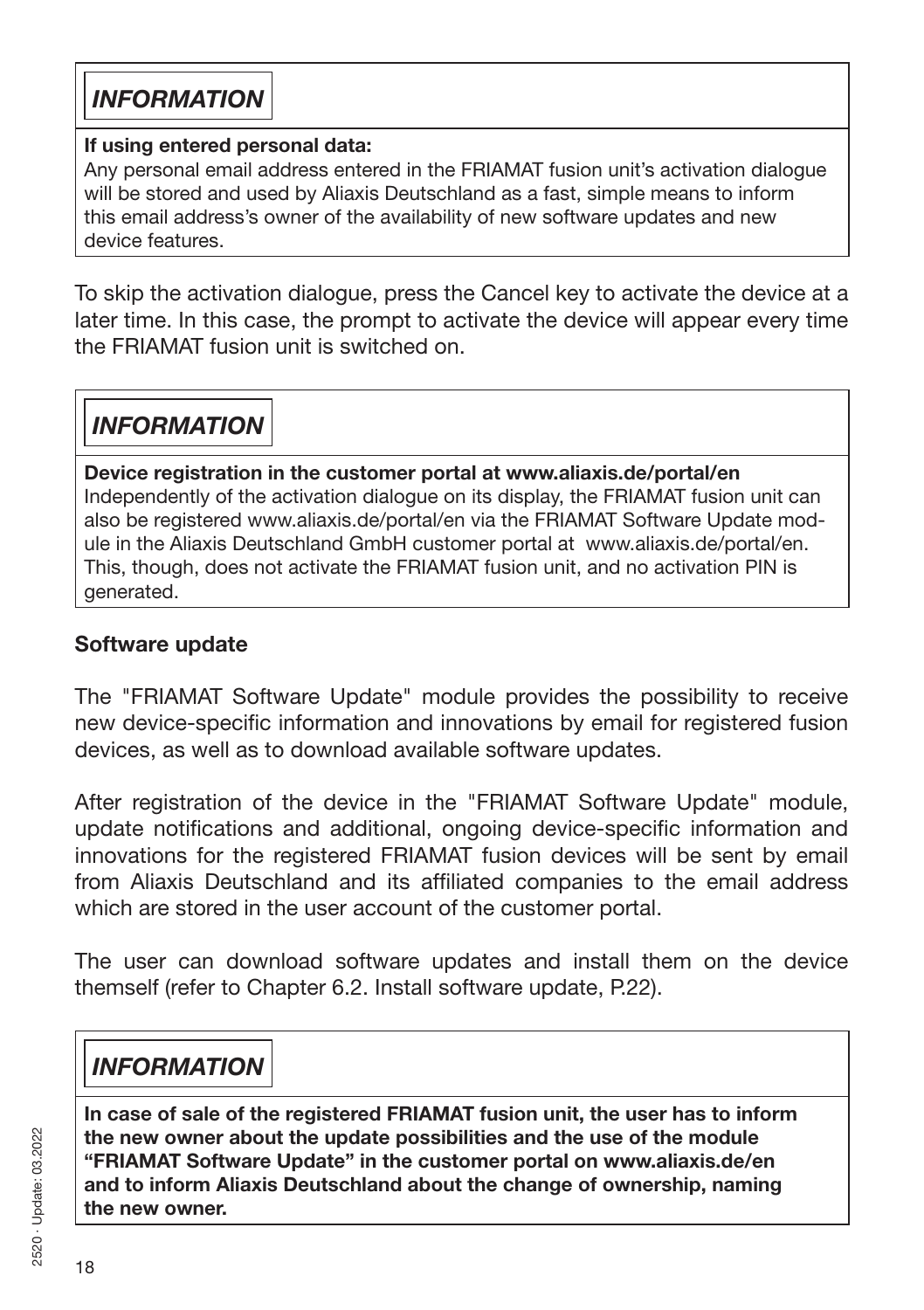### **5. "Fusion" sequence**

### **5.1 Siting, connection, and startup**

Before every use, you should check that the FRIAMAT fusion unit is not damaged and operates properly within the specifications. All parts must be correctly installed and all conditions fulfilled. Only then can the device operate properly.

The FRIAMAT fusion unit can be sited and operated out of doors when it is protected against rain and moisture.

- 1. The FRIAMAT fusion unit must be sited on level ground.
- 2. Prepare the fitting and pipes for fusion in compliance with the assembly instructions.
- 3. Make sure that the fitting's contact pins are accessible for connection to the fusion plugs.

# **CAUTION!**

#### **Danger of overheating in the cables!**

Before use, all cables must always be unwound completely. This applies to the device, fusion, and extension cables.

- 4. Connect the device to the power supply (mains or generator). To do so, insert the device's plug into the socket.
- 5. If necessary, use an extension cable. Make sure that the conductor cross section is adequate (see also Section 2.6).
- 6. When operating with a generator, make sure that it is fused with at least 16 A (slow blow, see also Section 2.5).
- 7. When operating with a generator, first start the generator and let it warm up for 30 s.
- 8. Switch ON the FRIAMAT fusion unit at its main switch.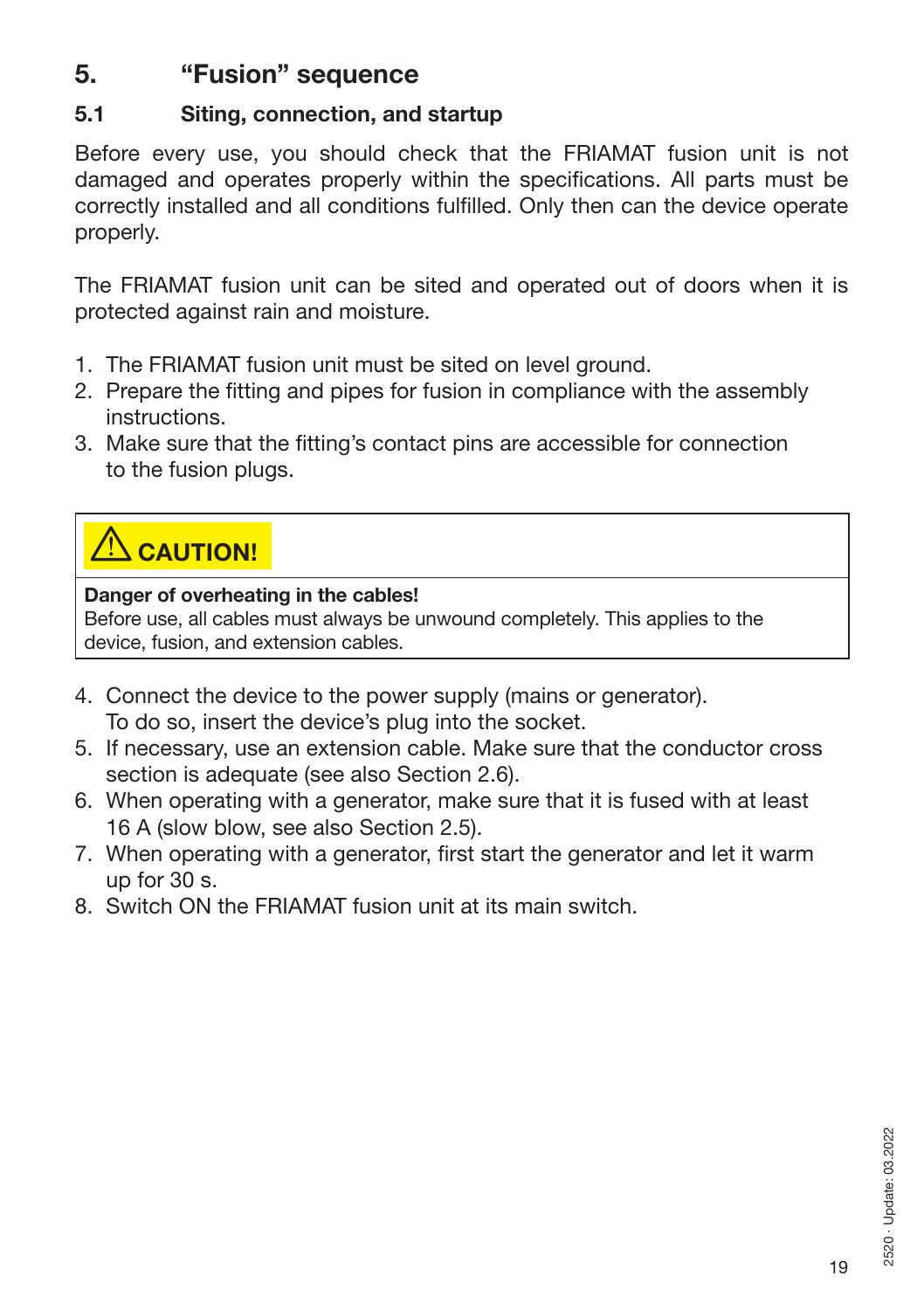

#### **Danger of scorching!**

The contact areas on the fusion plugs and fitting must be clean. Soiled contacts can cause the plug to overheat, damaging it.

- If necessary, wipe clean of any contaminants.
- You must always protect the plugs against soiling.
- When a deposit has formed that cannot be removed completely, the fusion plugs must be replaced.
- First examine the fusion plugs and the fitting's insert contacts for soiling, then connect them.

*NOTICE*

**Only original FRIATEC fusion plugs (art. no. 624529) may be used!**

- 9. Connect the fusion plugs to the contact pins on the fitting.
- 10. The fusion plugs must be attached completely to the fitting's pins, i.e. over their whole internal contact length.

#### **5.2 Reading in the barcode**

- 1. Read in the barcode: use exclusively the barcode affixed to or provided with the contacted fitting.
- 2. If the barcode label is missing or damaged, you can use the barcode on an identical fitting from the same manufacturer and the same charge. In cases of doubt, contact the fitting manufacturer's hotline.

### *NOTICE*

**It is forbidden to read in a replacement barcode on a different fitting!**

- 3. Read in the barcode with a reader wand or mini scanner, or the 2D barcode with a 1D/2D scanner (see also Sections 3.7 and 3.8).
- 4. A correctly read barcode is confirmed with an acoustic signal.

# *INFORMATION*

**When an acoustic signal is not emitted, examine the reader wand or barcode scanner for soiling or damage. If necessary, you can also perform the fusion in emergency input mode (see Section 6.5)!**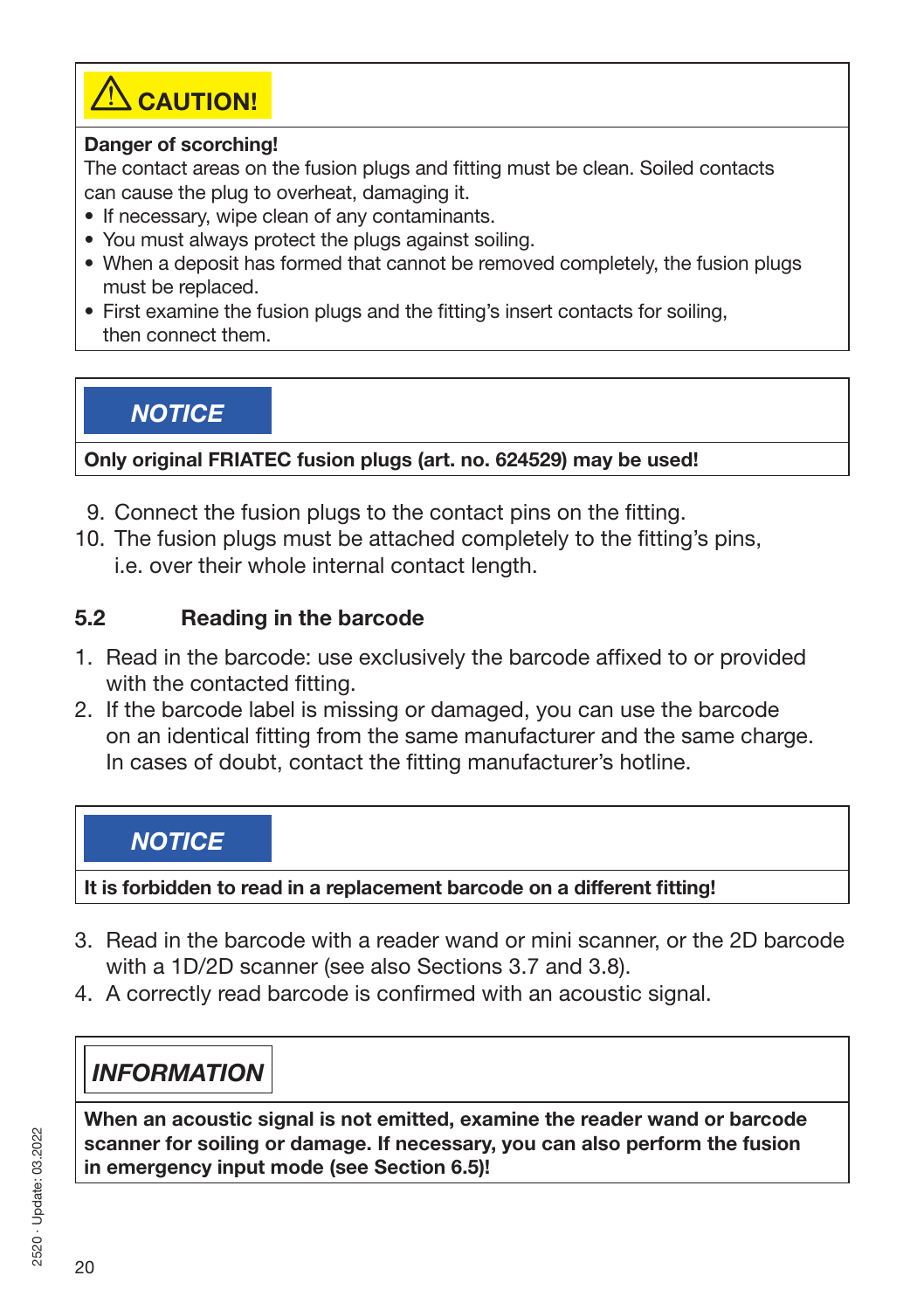# **XIN** CAUTION!

#### **Danger of burning injury!**

In rare cases, hot PE melt can exit when the fusion sequence malfunctions. A safety distance of at least 1 m must be kept from the fusion site.

### *NOTICE*

#### **Do not connect any other consumers during fusion!**

You can stop the fusion procedure at any time by pressing the STOP key. Fusion can be resumed after the fusion joint has cooled completely (and all causes of the fault have been eliminated). Observe here the processing instructions from the fitting manufacturer.

# *INFORMATION*

**When an acoustic signal is not emitted confirming the read-in process, examine the wand or barcode scanner for soiling or damage. If necessary, you can also perform the fusion in emergency input mode (see Section 6.5)!**

Operating step

- 1. **"Pipe Processed?"** appears on the display. When applicable, confirm this with the (START) or the (Next) function key.
- 2. The fitting data then appear again. These must be checked and confirmed by the user.
- 3. Press the (START) key to initiate the fusion procedure. The ambient temperature is measured, and the resistance of the connected fitting determined ("Check" appears on the display). The connected fitting and the FRIAMAT preCHECK function are now checked. On positive results, fusion starts automatically. The display shows the fusion progress. This shows in seconds the duration of fusion and the fusion time left.
- 4. "Fusion successful" on the display means: Fusion procedure has ended. "Fusion time nom" and "Fusion time act" mean nominal and actual fusion time and must agree.
- 5. Note the fusion parameters on the pipe/fitting. This also serves to prevent double fusions.
- 6. "Fusion successful" with "Fusion time nom" and "Fusion time act" must always be acknowledged with OK or, alternatively, with the START or STOP key. The fusion procedure has ended, and the FRIAMAT fusion unit is ready for the next fusion.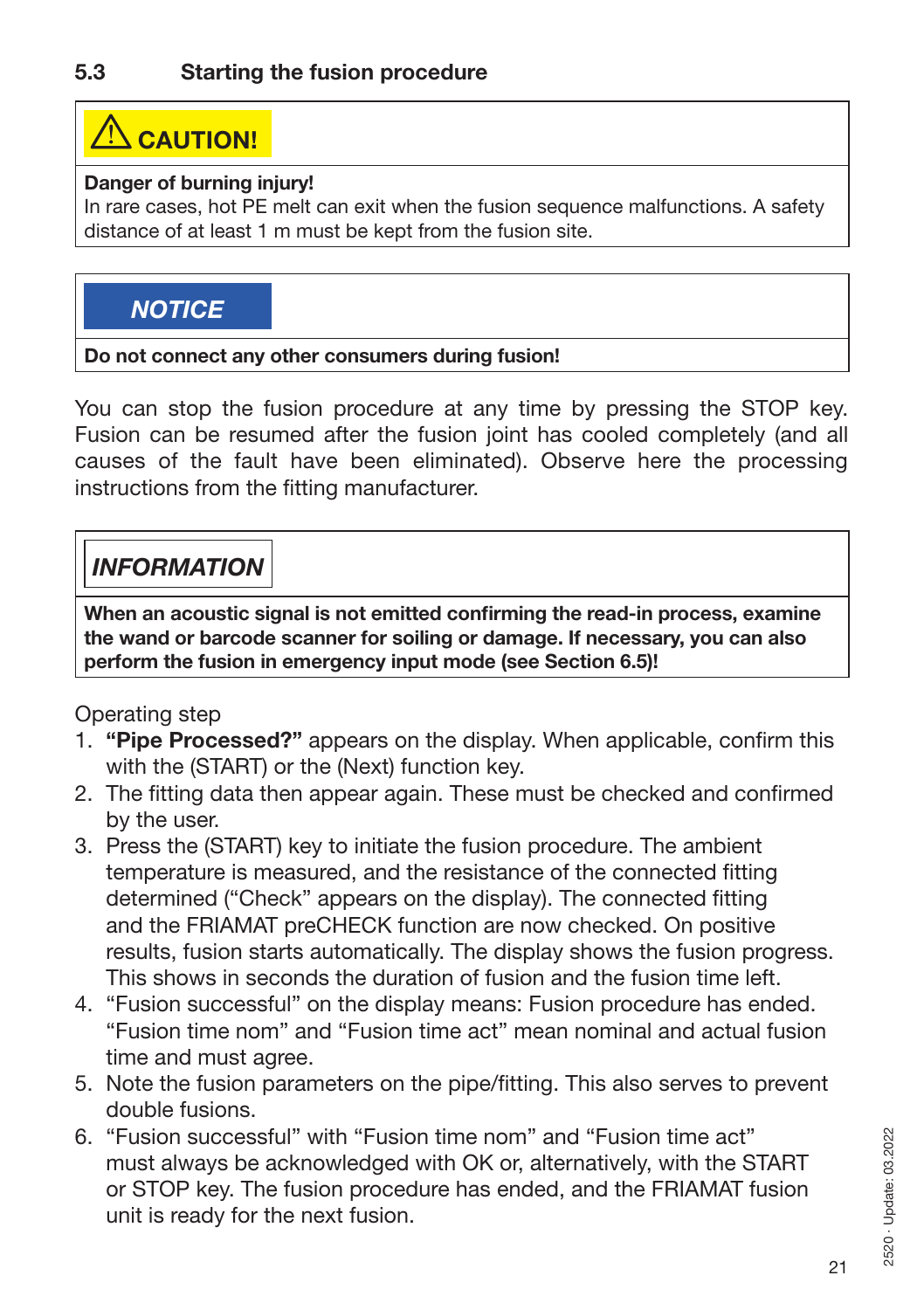# **6. FRIAMAT print eco**

#### **6.1 "Basic settings" menu**

The function key in the main menu opens the submenu **"Basic settings".** Here you can edit the device settings.

DOCUMENTATION DATE and TIME \* SYSTEM LANGUAGE \* LOG LANGUAGE VOLUME UPDATE FACTORY SETTINGS

- 1. Press the (Menu) function key. This opens the main menu.
- 2. Press the direction keys to open the "Basic Settings" submenu.
- 3. Press the (Confirm) function key or OK.
- 4. Use the direction keys to open each menu for documentation, time and date, system language, log language, and volume.
- 5. Press the (Confirm) function key or OK.
- 6. Use the function and direction keys to make your changes and edit the settings.
- 7. Press the (Confirm) function key or OK to save your changes.

# *INFORMATION*

**The "Basic settings" menu contains the item "System language" preceded and followed by two asterisks. This lets you find the system language settings menu when the language was changed by accident.**

### **6.2 Install software update**

### *INFORMATION*

**When the update cannot be installed on the device, then immediately contact the authorised service station or the local service partner or Aliaxis Germany (refer to Chapter 9.1. Authorised service stations, P.31).**

#### **Prerequisites**

- A commercially available computer with USB port and Internet access
- USB stick which is formatted in FAT 32 with up to 256 GB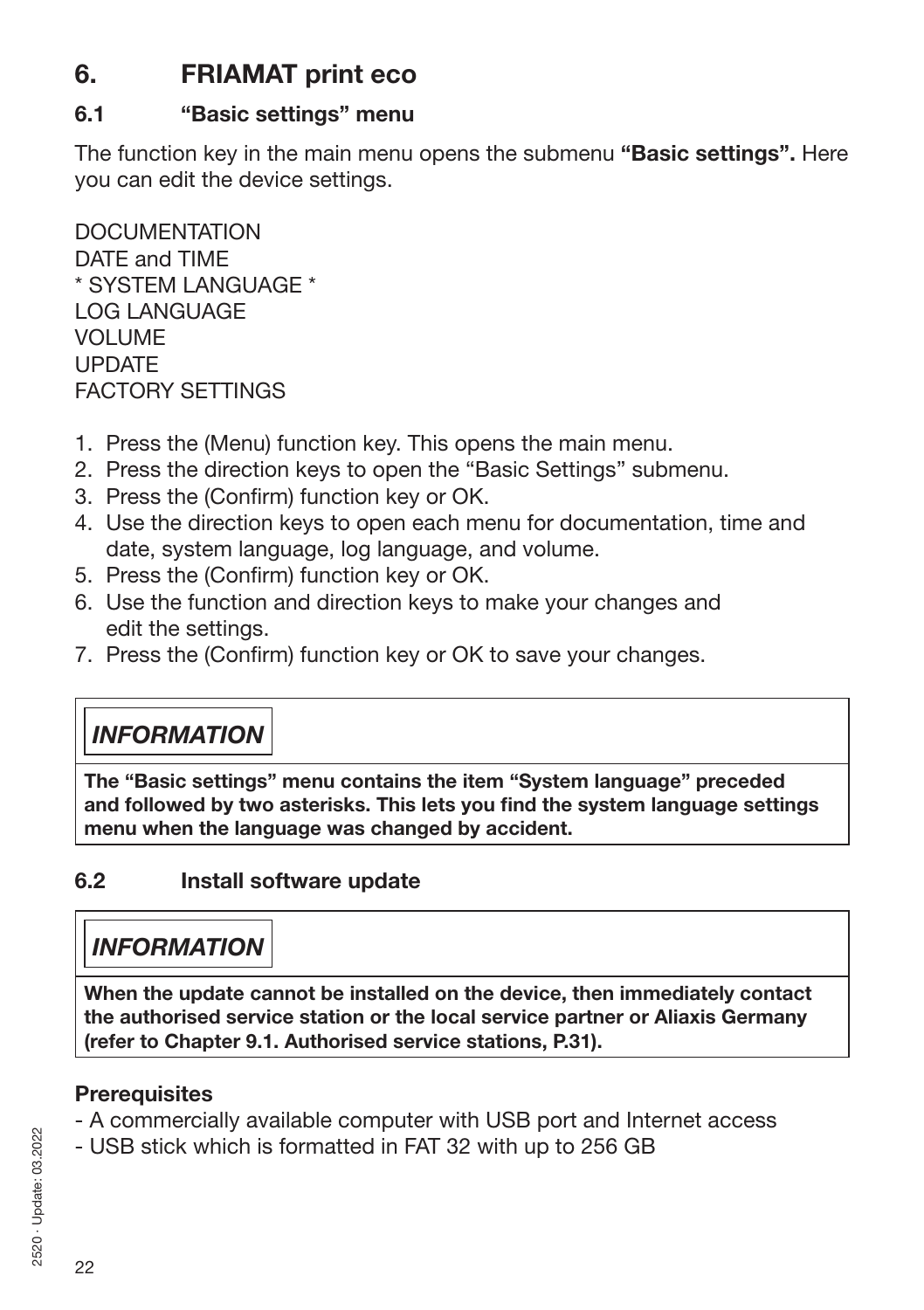- 1. Call up the customer portal via a browser: www.aliaxis.de/portal
- 2. Navigate to the "FRIAMAT Software Update" module in the customer portal.
- 3. Download the update.

Every update comprises a data package with several files in which the following information is provided:

Instructions for executing the update, information about system prerequisites hardware prerequisites for downloading and transferring.

- 4. Always follow the instructions for executing the update.
- 5. Always ensure the system and hardware prerequisites.
- 6. Copy the data files from the computer to a USB stick.
- 7. Calling up the menu item in the display: Main menu basic setting, update.
- 8. Connect a USB stick.
- 9. Follow the instructions for the update.
- 10. Follow the instructions on the display.

11. After a successful update, please switch the device OFF and ON again.

### **6.3 Factory settings**

In the submenu "Factory settings" the FRIAMAT fusion unit can be reset to factory settings. Afterwards, the display language, protocol language and country of operation must be set again (see also Chapter 4).

# *INFORMATION*

**No fusion data is deleted from the memory by resetting to the factory settings.**

### **6.4 Info**

The corresponding function key (menu) opens the submenu "Info". Here you can request device information, device features and licenses.

DEVICE INFORMATION DEVICE FEATURES **LICENSES** 

- 1. Press the (Menu) function key. This opens the main menu.
- 2. Press the direction keys to open the "Info" submenu.
- 3. Press the (Confirm) function key or OK.
- 4. Select single menu (device information, device features, licenses) with the direction keys.
- 5. Press the (Confirm) function key or OK.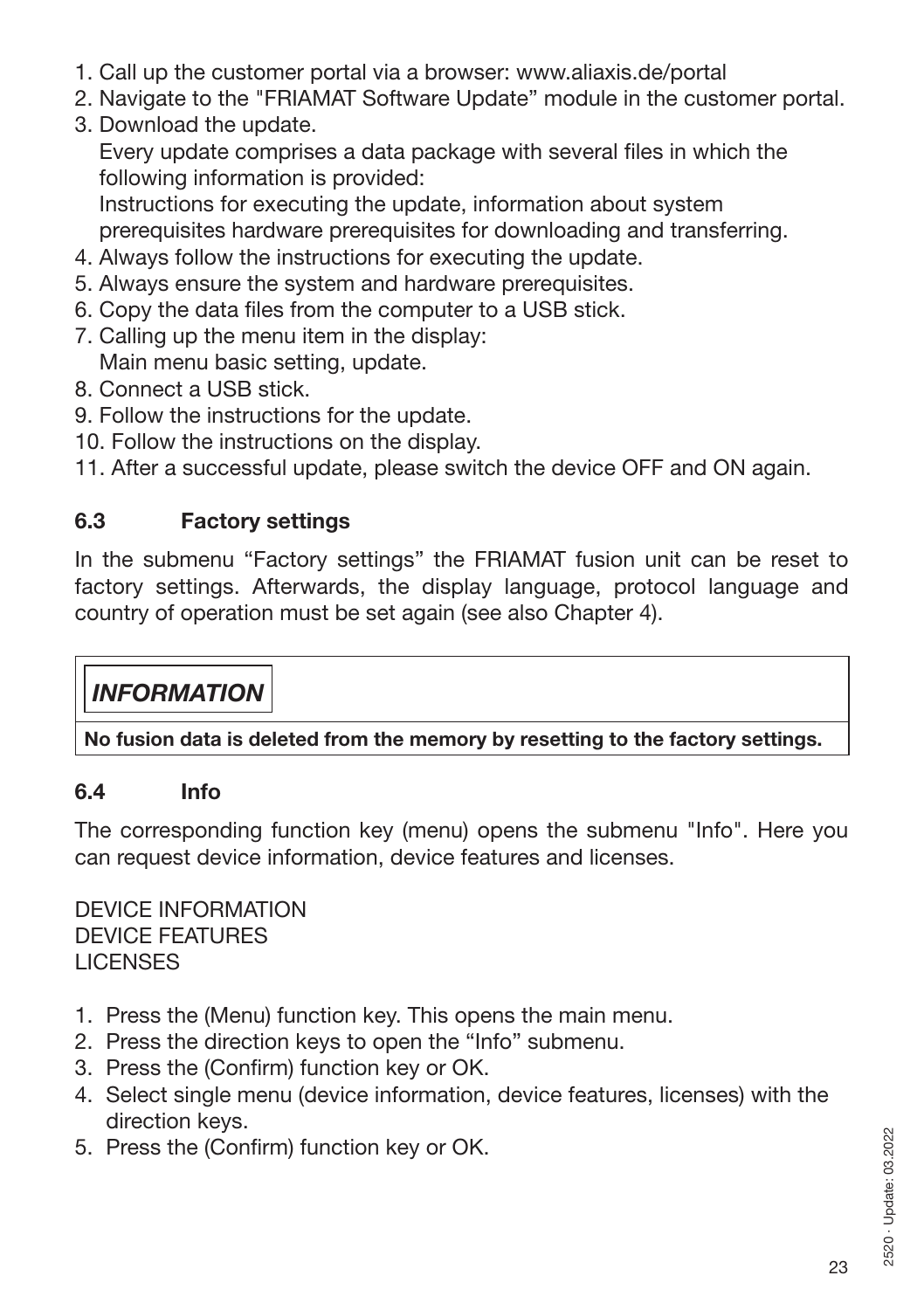Under "device information" the following requests can be displayed:

TYP UNIT NUMBER SW-HMI SW-PU MAINTENANCE DATE

Under the submenu "device features" function information can be displayed. Here are several functions listed which your FRIAMAT possess and execute. In addition, further functions can be displayed for which your FRIAMAT is prepared.

Under the submenu "Licences" you can check license information.

### **6.5 Emergency Input**

The **"Emergency Input"** menu lets you enter the fusion barcode manually.

- 1. Press the (Input/Emergency Input) function key.
- 2. Enter each of the numbers from the first to the last in the barcode using the direction keys on the number pad now appearing. When finished, press OK.
- 3. Press the (Confirm) function key to save the entered numbers, the (Cancel) function key to abort the input, or the (Backspace) function key to delete preceding numbers.
- 4. If entered correctly, the number on the display is the same as the barcode read in with the wand or scanner.

# *INFORMATION*

**No numbers are shown when this function is used for the first time. Afterwards, the last barcode entered manually is always shown!**

### **6.6 Data**

### *INFORMATION*

**The "Data" submenu is first activated and hence shown on the display when documentation has been activated and the first data record saved!**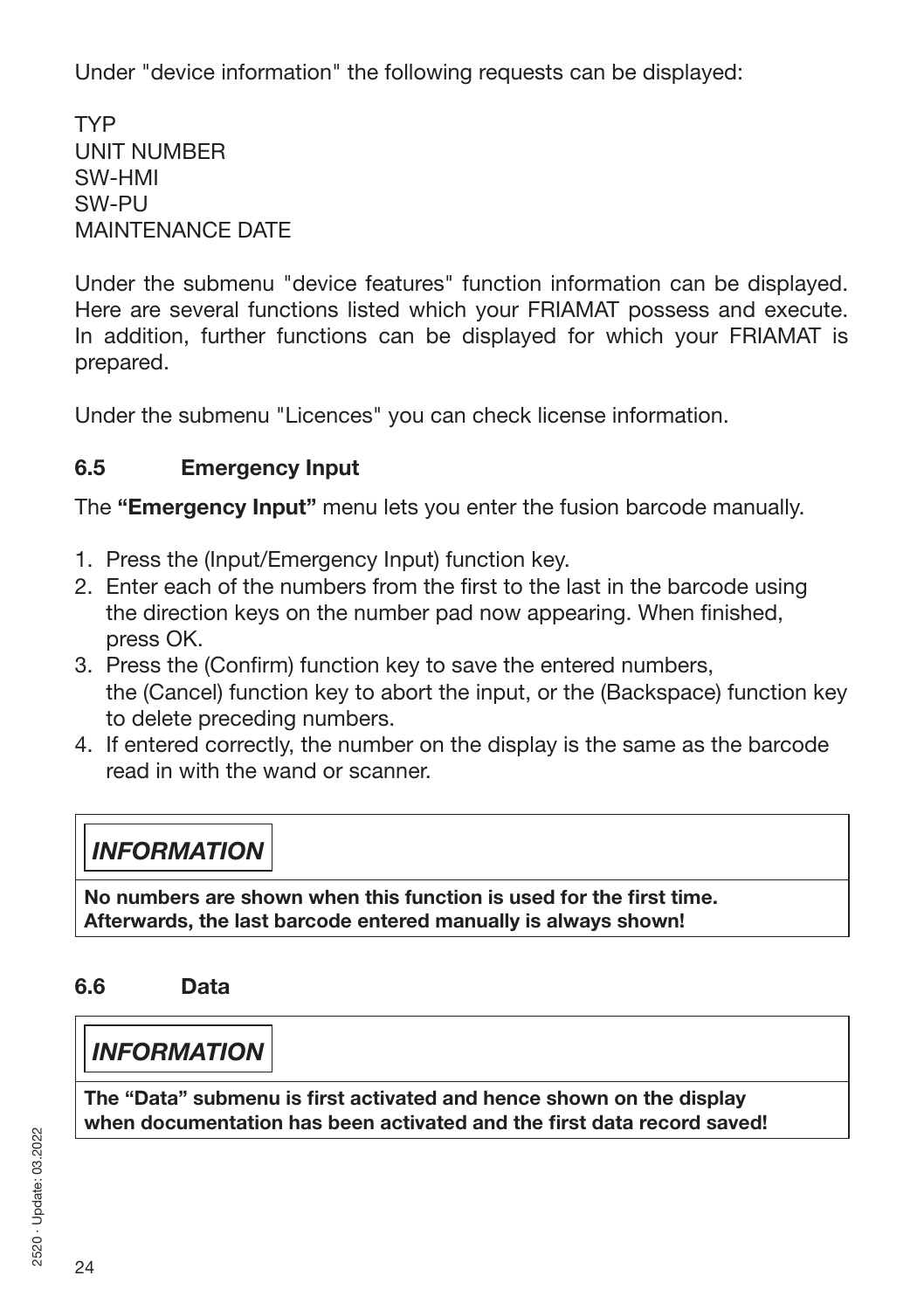#### **6.6.1 "Transfer" submenu**

The submenu **"Transfer"** serves to transfer the fusion data from the FRIAMAT to a USB stick. The function key in the main menu opens the submenu **"Data".** 

**TRANSFER** DELETE

- 1. Press the (Menu) function key. This opens the main menu.
- 2. Press the direction keys to open the "Data" submenu.
- 3. Press the (Confirm) function key or OK.
- 4. Press the direction keys to open the "Transfer".
- 5. The display prompts the operator to plug a USB stick into the USB port.
- 6. Pressing the (Confirm) function key initiates the data transfer and shows a progress bar.

The data output to the USB stick are written as a PDF file to a subdirectory named as follows: F+device number (e.g. FR 18 67 123): F1867123.

The file names are made up of the current date and a two digit number incremented from 0. For example, the second printout (02) on 01/02/2018 (010218): 01021802.PDF.

The PDF files can be printed out directly with the right software (e.g. Acrobat Reader©) on a PC or laptop.

### *NOTICE*

**Suitable USB sticks are commercially available FAT 32 compatible models holding up to 256 GB. The USB stick must be formatted to FAT 32 before use.** 

#### **6.6.2 "Delete" submenu**

The **"Delete"** submenu lets you delete all of the saved data.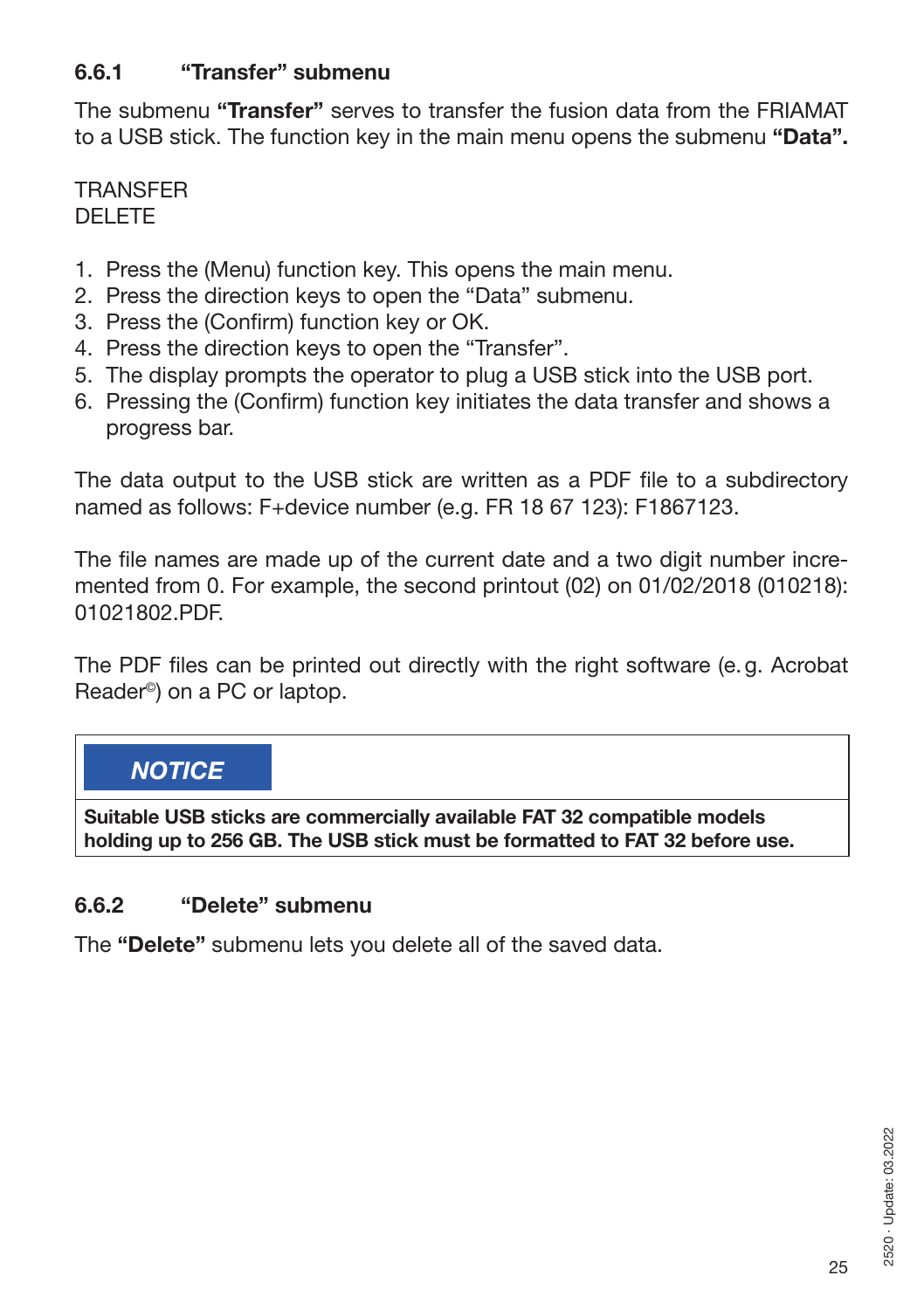# **7. Warranty / maintenance / disposal**

### **7.1 Warranty**

FRIAMAT fusion units come with a 24 month warranty.

### **7.2 Yearly maintenance and care**

Under 7.1 of the international standard ISO 12176-2 "Plastics pipes and fittings – Equipment for fusion jointing polyethylene systems – Part 2: Electrofusion", an electrofusion unit must maintain the required operating precision at the maximum and minimum ambient temperature for at least twelve months only, without the need to reconfigure the control unit.

As a measure to safeguard the consistency of this operating precision during the whole warranty period beyond these twelve months (see also Section 7.1), it is imperative that the FRIAMAT fusion unit is serviced **at least once a year**.

This maintenance includes examining whether the FRIAMAT fusion unit still exhibits the required operating precision or whether it has to be recalibrated.

Also in accordance with DVS 2208 Part 1 and DGUV V3 (formerly BGV A3) ("Electrical systems and equipment"), nonstationary electrical equipment must be subjected to repeat tests **at least once a year**.

If pertinent generally accepted engineering standards applying to the FRIAMAT fusion unit's site prefer a maintenance period of less than one year, this shorter period must be observed without fail.

This maintenance can be performed at Aliaxis Deutschland GmbH or one of its authorised service stations (see Section 9.1).

Also all connection adapters must be submitted for tests on the maintenance dates.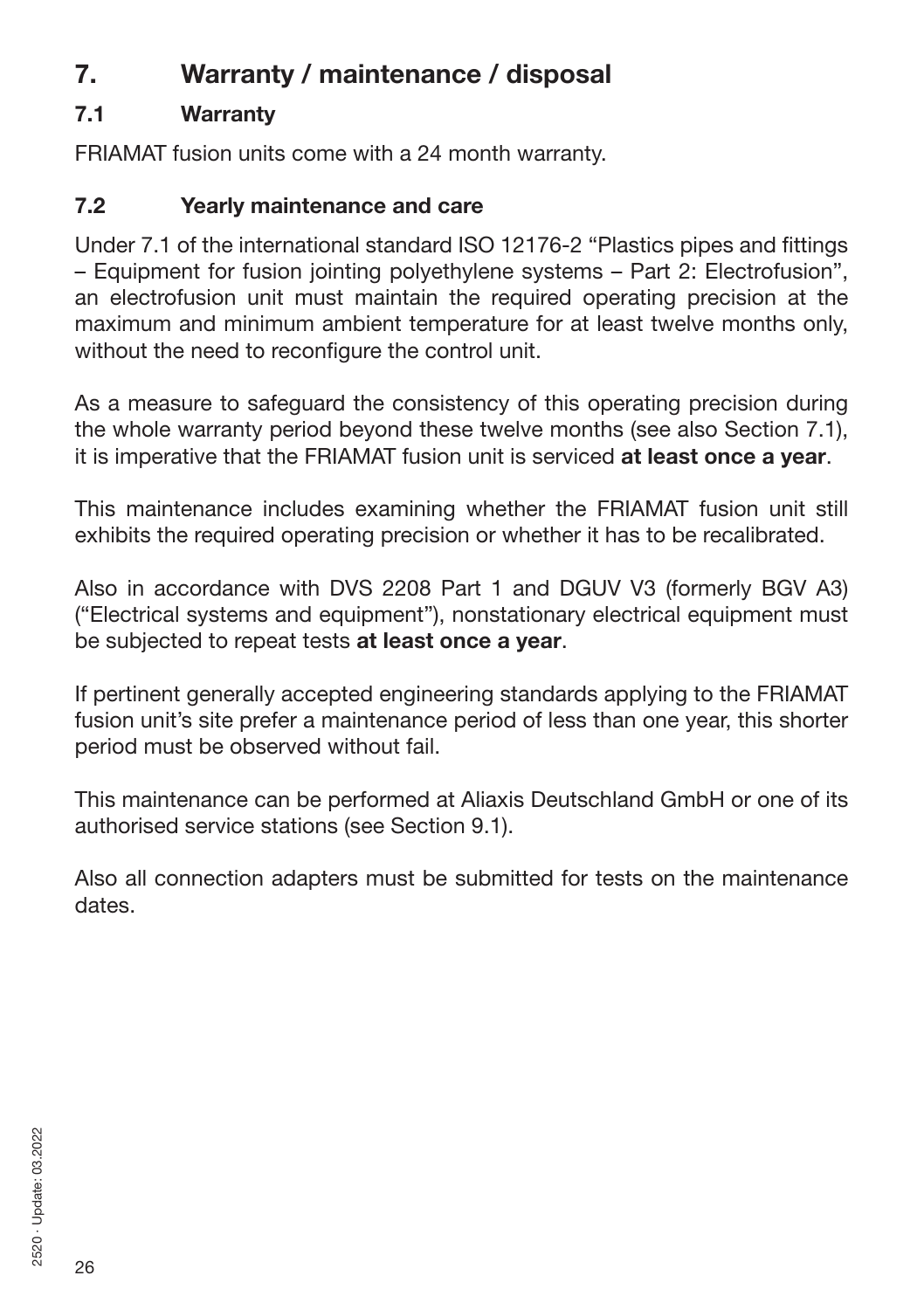| What?                                                                 | When?            | Who?                                                          |
|-----------------------------------------------------------------------|------------------|---------------------------------------------------------------|
| Clean the reader wand<br>or barcode scanner.<br>and check for damage. | Daily            | Operator                                                      |
| Check function.                                                       | Before every use | Operator                                                      |
| Check, and, if necessary,<br>clean or exchange<br>contacts.           | Before every use | Operator                                                      |
| Factory maintenance                                                   | Yearly           | Aliaxis Deutschland GmbH<br>or<br>authorised service stations |

#### **7.3 Disposal**

The European Directive 2002/96/EC on waste electrical and electronic equipment (WEEE) regulates the disposal of used electrical and electronic products. The WEEE Directive 2005 was implemented as the ElektroG on the German disposal sector. Under these laws, waste electrical and electronic equipment must be introduced to a proper disposal or recycling process. FRIAMAT fusion units fall under this European Directive and can be submitted for disposal to Aliaxis Deutschland GmbH or one of its authorised service stations.

Further regulations, standards, and directives applying in the country of use must be observed.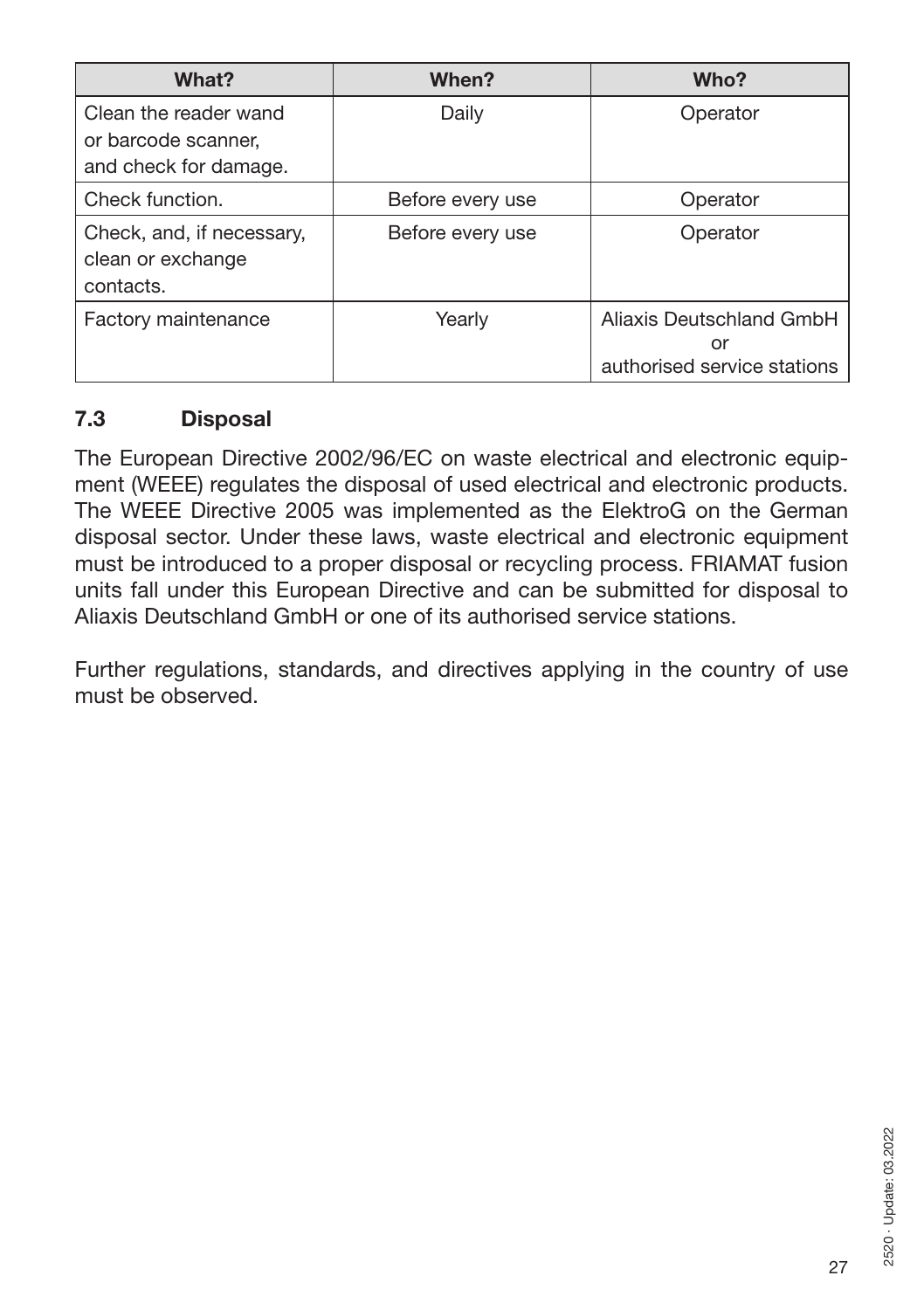# **8. Error messages / warnings / info**

Irregularities during fusion cause error messages or warnings to appear on the display of the FRIAMAT fusion unit.

### *INFORMATION*

**On the FRIAMAT print eco, press the function key to view the displayed error message in plain text!**

# *INFORMATION*

**Should the FRIAMAT fusion unit output an error message or warning that is not listed in the following and that cannot be explained or remedied despite the plaintext description, contact our service hotline +49 (0)621 486-1533!**

| No. | <b>Displayed text</b>                  | <b>Meaning/causes</b>                                             | <b>Remedy</b>                                                                                                                  |
|-----|----------------------------------------|-------------------------------------------------------------------|--------------------------------------------------------------------------------------------------------------------------------|
| 02  | Temperature<br>out of range            | Ambient temperature<br>outside of permitted range.                | You may have to tent over<br>or shield the fusion area                                                                         |
| 03  | Resistance outside<br>of tolerance     | Fitting's electrical resistance<br>outside of tolerance.          | Check that contacts<br>sit firmly and are clean.<br>If necessary, clean contacts<br>and replace the fitting.                   |
| 04  | Fitting's wire<br>turn short circuited | Short circuit in the fitting's<br>wire turn.                      | Replace fitting, and send it<br>in for analysis.                                                                               |
| 05  | Fitting's wire<br>turn interrupted     | Current flow interrupted                                          | Check the connection<br>between the fusion plug<br>and the fitting.<br>If OK, replace fitting, and<br>send it in for analysis. |
| 06  | Voltage outside<br>of tolerance        | Deviation in fusion voltage<br>too high.                          | Notify authorised service<br>station.                                                                                          |
| 08  | Operating voltage<br>out of range      | Operating voltage outside<br>of permitted range during<br>fusion. | Extension too long, or cross<br>section too small. Check<br>voltage and connection<br>conditions on the generator.             |
| 09  | Frequency out of<br>range              | Frequency outside<br>of permitted range<br>during fusion.         | Check frequency<br>of generator voltage                                                                                        |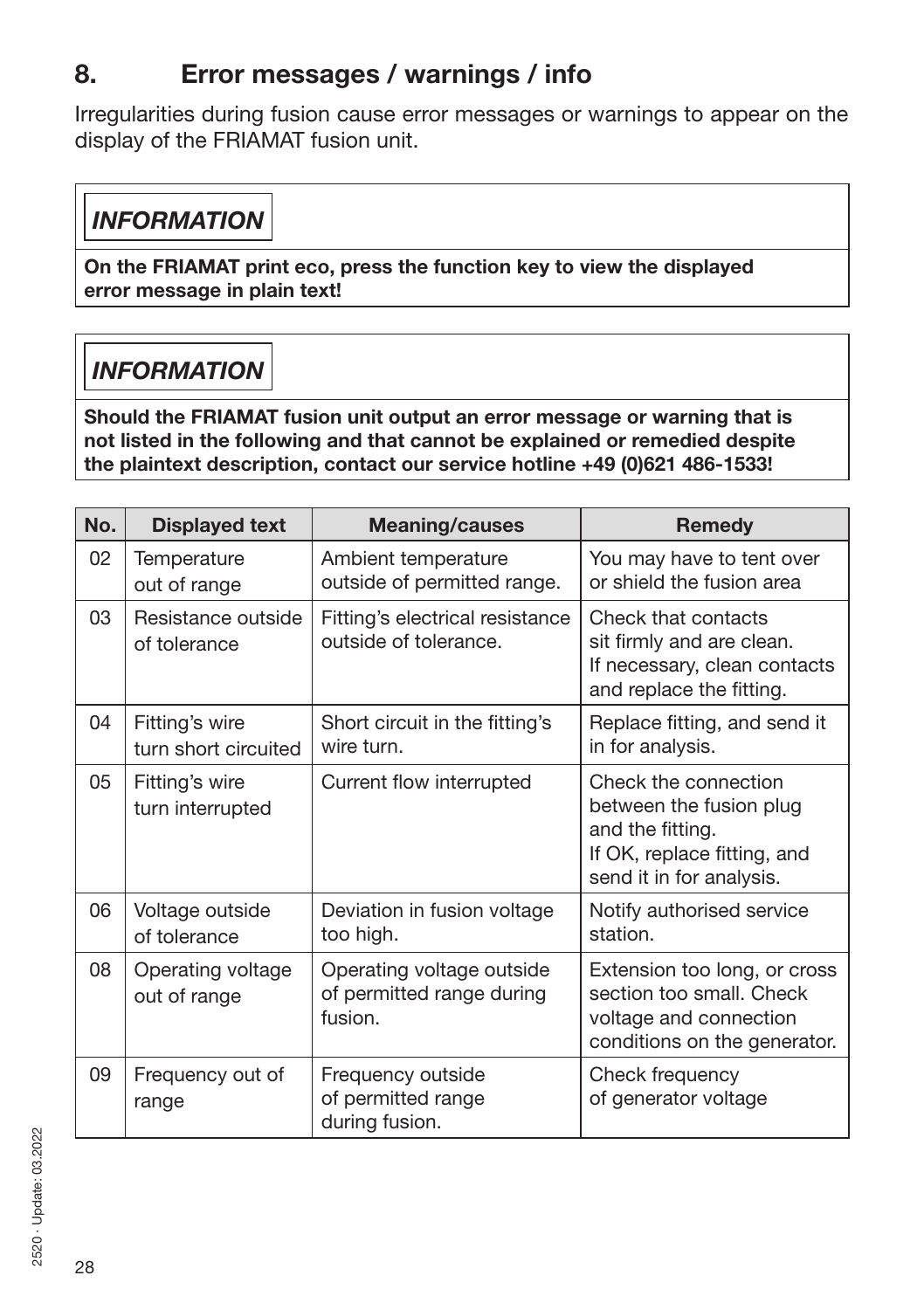| No.      | <b>Displayed text</b>        | <b>Meaning/causes</b>                                                                | <b>Remedy</b>                                                                                            |
|----------|------------------------------|--------------------------------------------------------------------------------------|----------------------------------------------------------------------------------------------------------|
| 10       | Fusion stop                  | Fusion stopped<br>at STOP key.                                                       |                                                                                                          |
| 12       | Device overheated            | Protective function<br>that prevents the device<br>from overheating.                 | Let the device cool down.<br>The fans reduce the<br>temperature of the device<br>when it is switched ON. |
| 13       | Operating voltage<br>failure | Supply voltage interrupted<br>(e.g. power failure during<br>fusion) or too low.      | Check connection<br>conditions.                                                                          |
| 14       | Power too low                | Fitting's power input is too<br>low. The FRIAMAT cannot<br>provide such a low power. | Contact the Aliaxis<br>Deutschland service hotline:<br>+49 (0) 621 - 486 1533                            |
| 15       | Power exceeded               | The fitting's power input<br>exceeds the capacity<br>of the FRIAMAT.                 | Contact the Aliaxis<br>Deutschland service hotline:<br>+49 (0) 621 - 486 1533                            |
| 17<br>19 | System error                 |                                                                                      | Contact the Aliaxis<br>Deutschland service hotline:<br>+49 (0) 621 - 486 1533                            |
| 23       | Generator error              | Generator possibly<br>not suitable for fusion.                                       | <b>Contact the Aliaxis</b><br>Deutschland service hotline:<br>+49 (0) 621 - 486 1533                     |
| 30       | Fan blocked<br>or defective  |                                                                                      | Contact the Aliaxis<br>Deutschland service hotline:<br>+49 (0) 621 - 486 1533                            |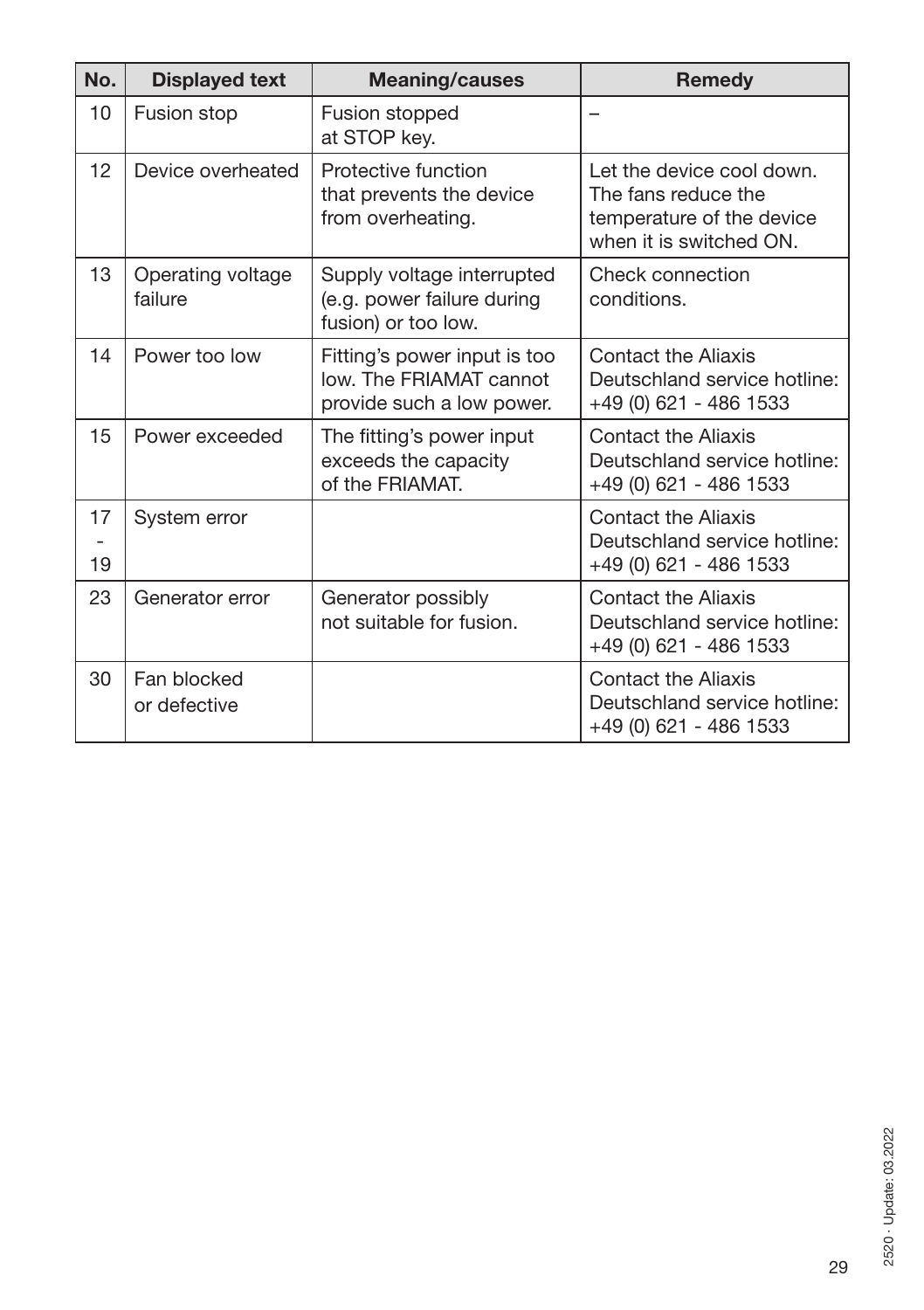| <b>Displayed text</b>                     | Tip/remedy                                                                                                                                                                                                                                                                                                                |
|-------------------------------------------|---------------------------------------------------------------------------------------------------------------------------------------------------------------------------------------------------------------------------------------------------------------------------------------------------------------------------|
| Attention!<br>Double fusion!              | Message is displayed when a fitting has been tried to fuse once<br>again. Nevertheless, if you intend double fusion on a fitting, you<br>must disconnect the fusion unit's pins from the fitting after the<br>first fusion, and let it cool down (see the processing instructions<br>issued by the fitting manufacturer). |
| Defect/incorrect<br>barcode               | Use a new barcode on an identical fitting, or correct the<br>entered code manually.                                                                                                                                                                                                                                       |
| Let the device<br>cool down.              | Protective function that prevents the device from overheating.<br>Let the device cool down. The fans reduce the temperature<br>of the device when it is switched ON.                                                                                                                                                      |
| Fusion stop                               | Fusion stopped at STOP key.                                                                                                                                                                                                                                                                                               |
| End of fusion                             | Fusion finished.                                                                                                                                                                                                                                                                                                          |
| Checks                                    | Checks on the fitting data and FRIAMAT preCHECK function.                                                                                                                                                                                                                                                                 |
| Voltage  V;<br>frequency  Hz              | Adjust generator, and acknowledge at STOP key.                                                                                                                                                                                                                                                                            |
| Maintenance<br>date exceeded              | Have the device serviced by Aliaxis Deutschland GmbH or an<br>authorised service station.                                                                                                                                                                                                                                 |
| <b>FRIAMAT</b><br>preCHECK<br>deactivated | When the 2D barcode complying with ISO 12176-5 is applied<br>with multiphase fusions, the FRIAMAT preCHECK function is<br>activated                                                                                                                                                                                       |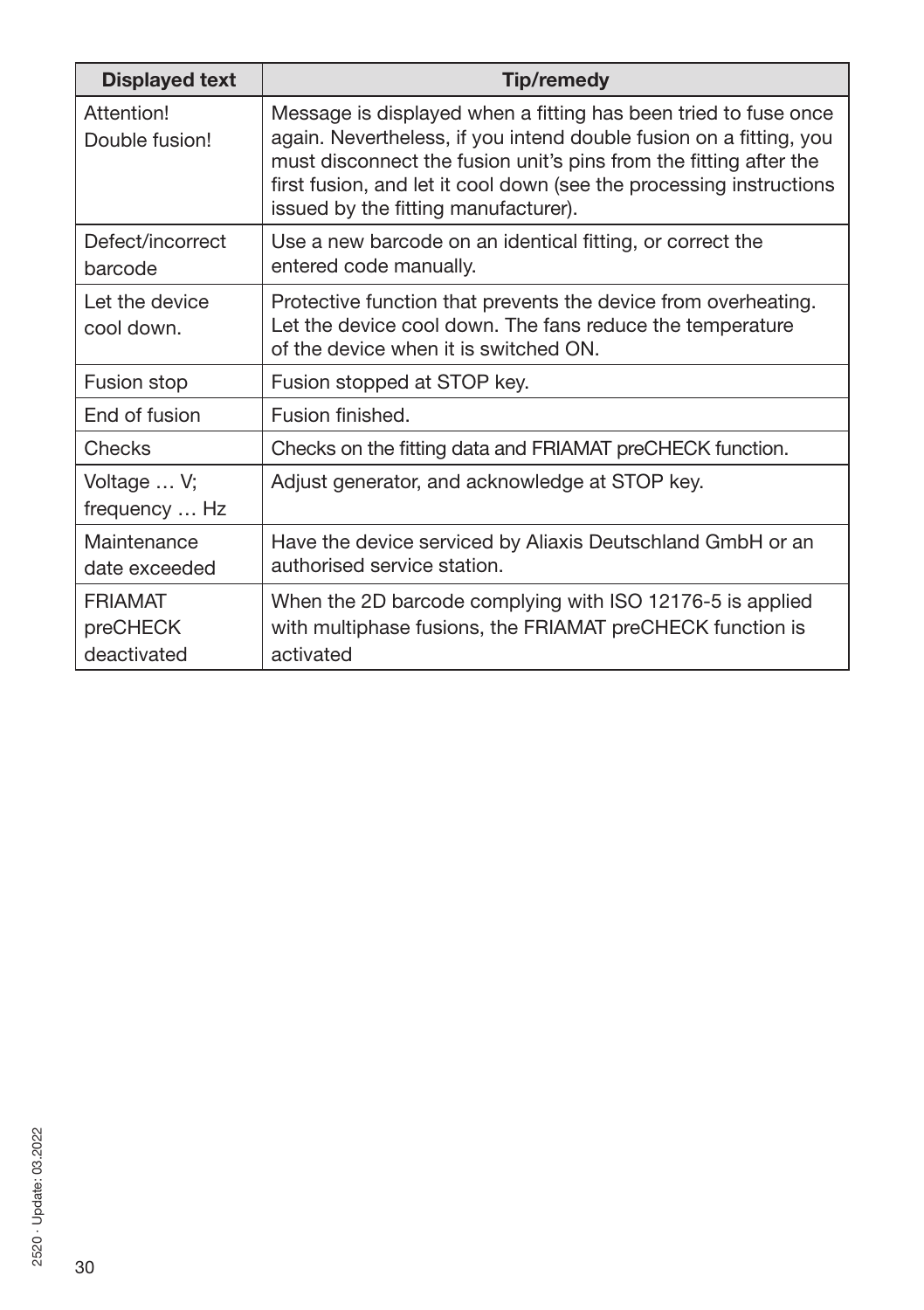### **9. Annex**

### **9.1 Authorised service stations**

Please contact the Aliaxis Deutschland GmbH service hotline +49 (0)621 486-1533 for service stations worldwide.

### **9.2 Updates to these operating instructions**

The technical information contained in these operating instructions are reviewed regularly and updated. The date of the last revision is specified on every page.

The latest operating instructions can be viewed on the internet at www.aliaxis.de. The download section can be accessed via the navigation bar and this provides our updated operating instructions in the form of PDF documents.